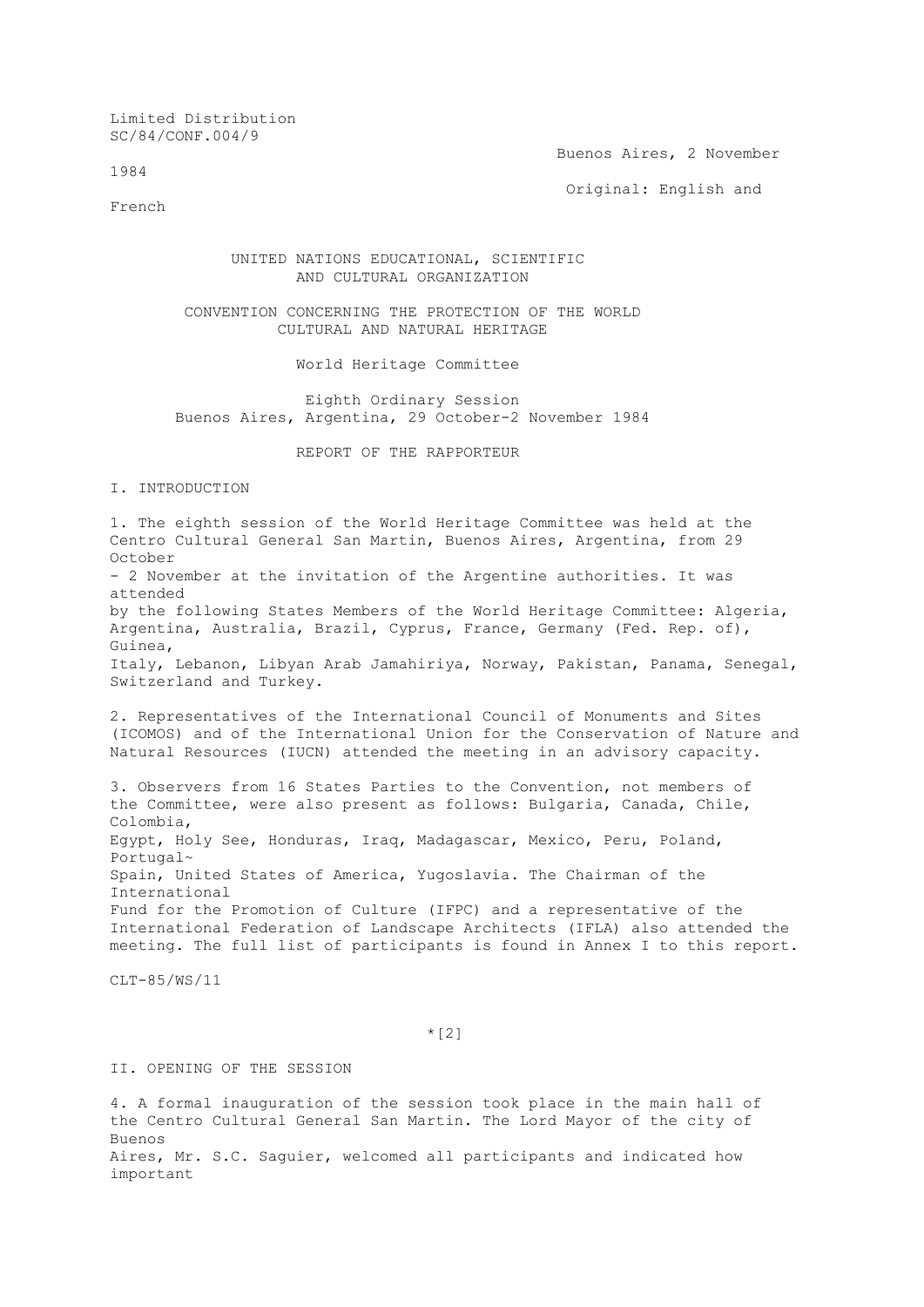the work of the Convention was in protecting cultural and natural properties, and stressed Argentina's full commitment to support its objectives.

5. Mr. M. Batisse, Assistant Director General (Science Sector), gave a welcoming address on behalf of the Director General of Unesco in which he explained the purpose, the functioning and the present situation of the Convention concerning the protection of the World Cultural and Natural Heritage. He stressed the importance and originality of the Convention and the unanimous support it was receiving in the world. He recalled that Argentina had already one property inscribed on the World Heritage List and that the nominations of two more, namely a cultural property - the Ruins of the Jesuit Missions of the Guaranis - and a natural property - Iguazu National Park - would be examined by the Committee at this session.

6. The meeting was opened by the outgoing Chairman, Mrs. L. Vlad-Borrelli (Italy) who welcomed all delegates and observers and thanked the Argentine authorities for their invitation to host the meeting.

III. ADOPTION OF THE AGENDA

7. The Committee adopted the agenda for the meeting.

IV. ELECTION OF THE CHAIRMAN, VICE-CHAIRMAN AND RAPPORTEUR

8. Mr. Jorge Gazaneo (Argentina) was elected Chairman of the Committee by acclamation. Mr. Lucien Chabason (France) was elected Rapporteur and the representatives of the following States Parties were also elected by acclamation as Vice-Chairmen: Algeria, Australia, Norway, Pakistan and Senegal.

V. REPORT OF THE REPRESENTATIVE OF THE DIRECTOR GENERAL

9. Mr. Batisse, Assistant Director General (Science Sector) presented the report of the Secretariat on the activities undertaken since the seventh session of the Committee held in Florence, Italy, on 5-9 December 1983. He noted that the Convention had since been ratified or accepted by another five States (Mexico, Qatar, United Kingdom, Arab Republic of Yemen and Zambia) bringing the total of States Parties to 83. However, in spite of this steady progression, some large countries were still missing and the representation of Asian countries was still to be strengthened. He indicated that 27 new nominations to the World Heritage List, recommended by the Bureau at its eighth session, would be examined by the Committee as well as 4 nominations to the List of World Heritage in Danger, of which three concerned natural sites. Mr. Batisse described the status of implementation of the technical cooperation requests approved by the Committee at Florence, and of the "small scale" technical cooperation, preparatory assistance and support for training which had been approved by the Chairman of the Committee during 1984. He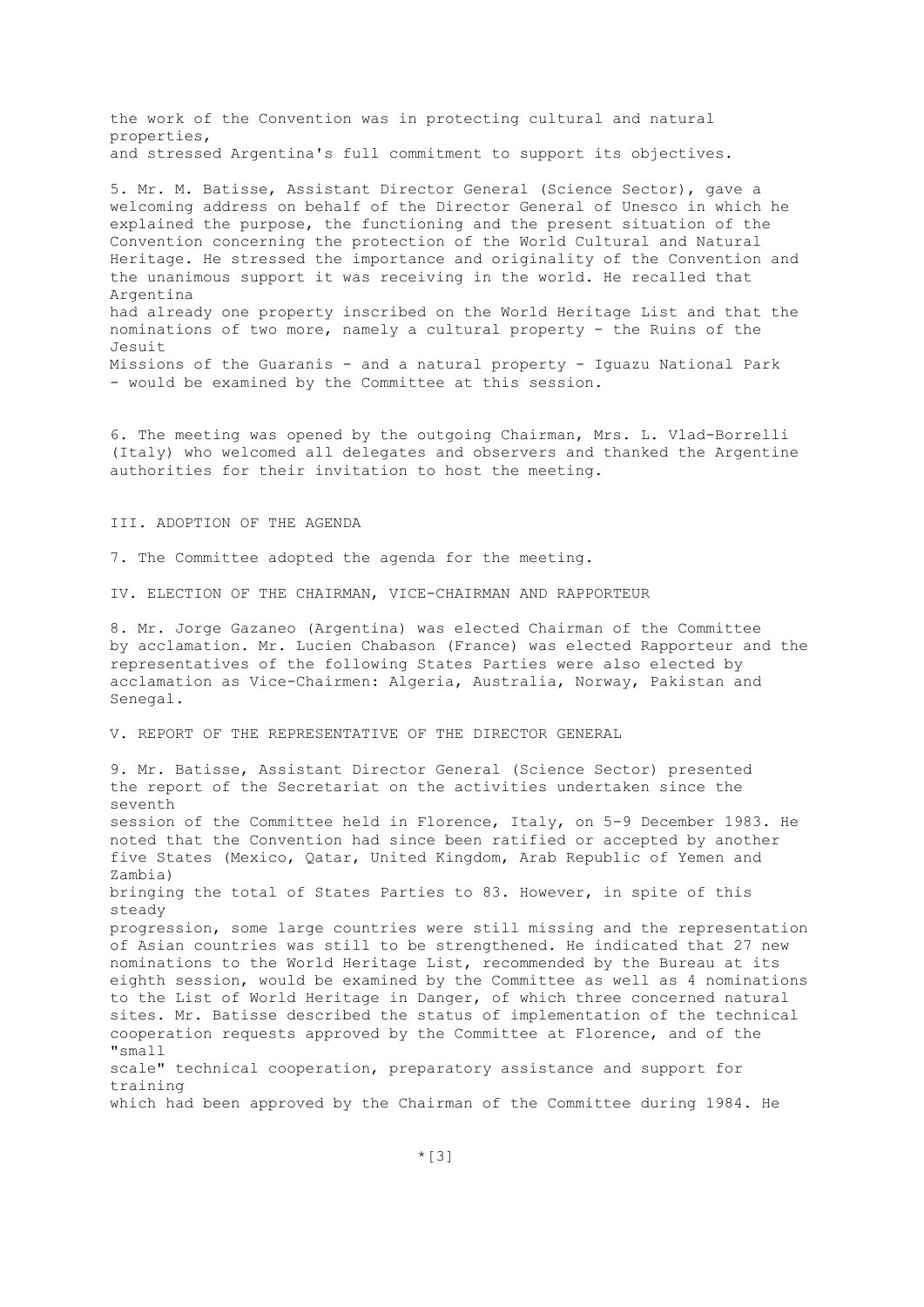indicated that 9 new requests for technical cooperation were presented to the Committee but that regrettably the sums requested largely exceeded the possibilities of the World Heritage Fund. In this connection, he noted that the financial situation was critical and would be a dominating topic of debate for the Committee at this session. Mr. Batisse finally stressed that recent debates within Unesco have shown the continued interest of all Member States in the smooth and successful implementation of the Convention.

10. In commenting on the report of the representative of the Director General, Mr. G. Whitlam, of Australia, indicated that it was gratifying to note the continued expansion of the Convention and described efforts which the President of the Australian Unesco National Commission and he himself had made to encourage the ratification particularly of countries of S.E. Asia and the Pacific.

11. Taking the floor as an observer, Mr. Bakri, Chairman of the International Fund for the Promotion of Culture noted the critical situation of the World Heritage Fund and indicated that a special meeting was to be held to study means to generate income to this Fund and to the support of culture in general.

VI. REPORT OF THE EIGHTH SESSION OF THE BUREAU OF THE WORLD HERITAGE COMMITTEE

12. Mr. da Silva Telles (Brazil), Rapporteur of the previous Bureau, presented the report of the eighth session of the Bureau held on 4-7 June 1984. He furthermore presented a report of the complementary meeting of the Bureau which had taken place on 29 October prior to the eighth session of the Committee itself. This complementary Bureau meeting aimed first of all at considering the conclusions of a group of experts brought together by ICOMOS to study the criteria applicable to historic towns and secondly examining the nominations of the historic centres of Quebec, Canada (N° 300) and of Salvador, Brazil (N° 309) in the light of these conclusions. It was attended by Mrs. Vlad-Borrelli (Chairperson), the representatives of Algeria, Australia, Guinea and Norway (Vice-Chairmen), Mr. A. da Silva Telles, Rapporteur, as well as the representatives of ICOMOS. The representatives

of Bulgaria, Cyprus and Senegal attended as observers.

13. The Bureau examined the conclusions of the Meeting of Experts to Consult on Historic Towns which met in Paris from 5 to 7 September 1984 and which was organised by ICOMOS. While commending ICOMOS for the work it had accomplished and adopting the proposed methodology, the Bureau suggested that several amendments might be made to this document, which was intended for wide distribution as a set of guidelines. Moreover, at the proposal of the representative of Guinea, the Bureau laid particular stress on the point that in the selection of towns for inclusion in the World Heritage List, the more general values of renown and cultural representativity should be considered, in so far as possible, along with the technical criteria defined by the experts. Since the selection of a town for inclusion in the World Heritage List called for a common conservational effort by its inhabitants,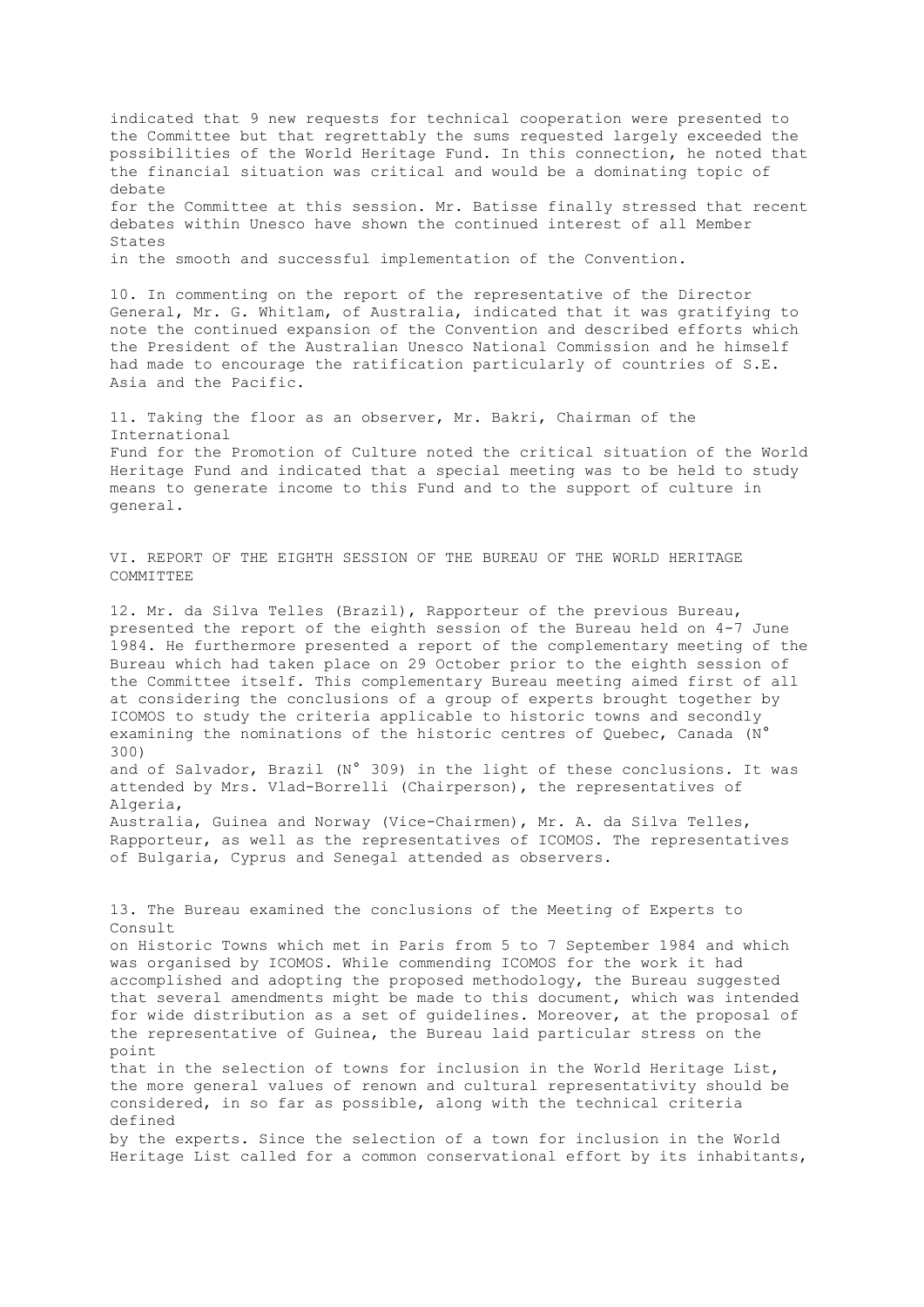the latter must be closely associated with -any decision upon which the future of the property in question depended.

14. After examining the ICOMOS report and the recommendations of the Bureau, the Committee adopted the following text:

 $*$ [4]

 'Article 1 of the Convention provides for the inclusion in the World Heritage List of "groups of buildings: groups of separate or connected buildings which, because of their architecture, their homogeneity or their place in the landscape, are of outstanding universal value from the point of view of history, art or science".

Groups of urban buildings eligible for inclusion in the World Heritage List fall into three main categories, namely:

- i towns which are no longer inhabited but which provide immutable archaeological evidence of a past; these generally satisfy the general criterion of authenticity and can be easily managed;
- ii historic towns which are still inhabited and which, by their very nature,
- have developed and will continue to develop under the influence of socio-
- economic and cultural change, a situation that renders the assessment of
	- their authenticity more difficult and any conservation policy more problematical;
- iii new towns of the twentieth century which paradoxically have something in common with both the aforementioned categories: while their urban organization is clearly recognizable and their authenticity is undeniable,

their future is unclear because their development cannot be controlled.

The assessment of towns that are no longer inhabited does not raise any special difficulties other than those related to archaeological sites in general. The general criterion of the uniqueness or exemplary character of a

town has been used to make decisions regarding cultural properties that are clearly representative of a specific urban type or structure and contain dense

concentrations of monuments. Examples include Timgad (Algeria), Mohenjo-Daro (Pakistan) and Machupicchu (Peru). Sometimes as in the case of Cyrene (Libya) and Kilwa Kisiwani (Tanzania) the decisive criterion has been the town's important historical associations.

It is important for urban archaeological sites to be listed as integral units. A cluster of monuments or a small group of buildings is not adequate to suggest the multiple and complex functions of a city which has disappeared; remains of such a city should be preserved in their entirety together with their natural surroundings whenever possible.

In the case of inhabited historic towns the difficulties are numerous, largely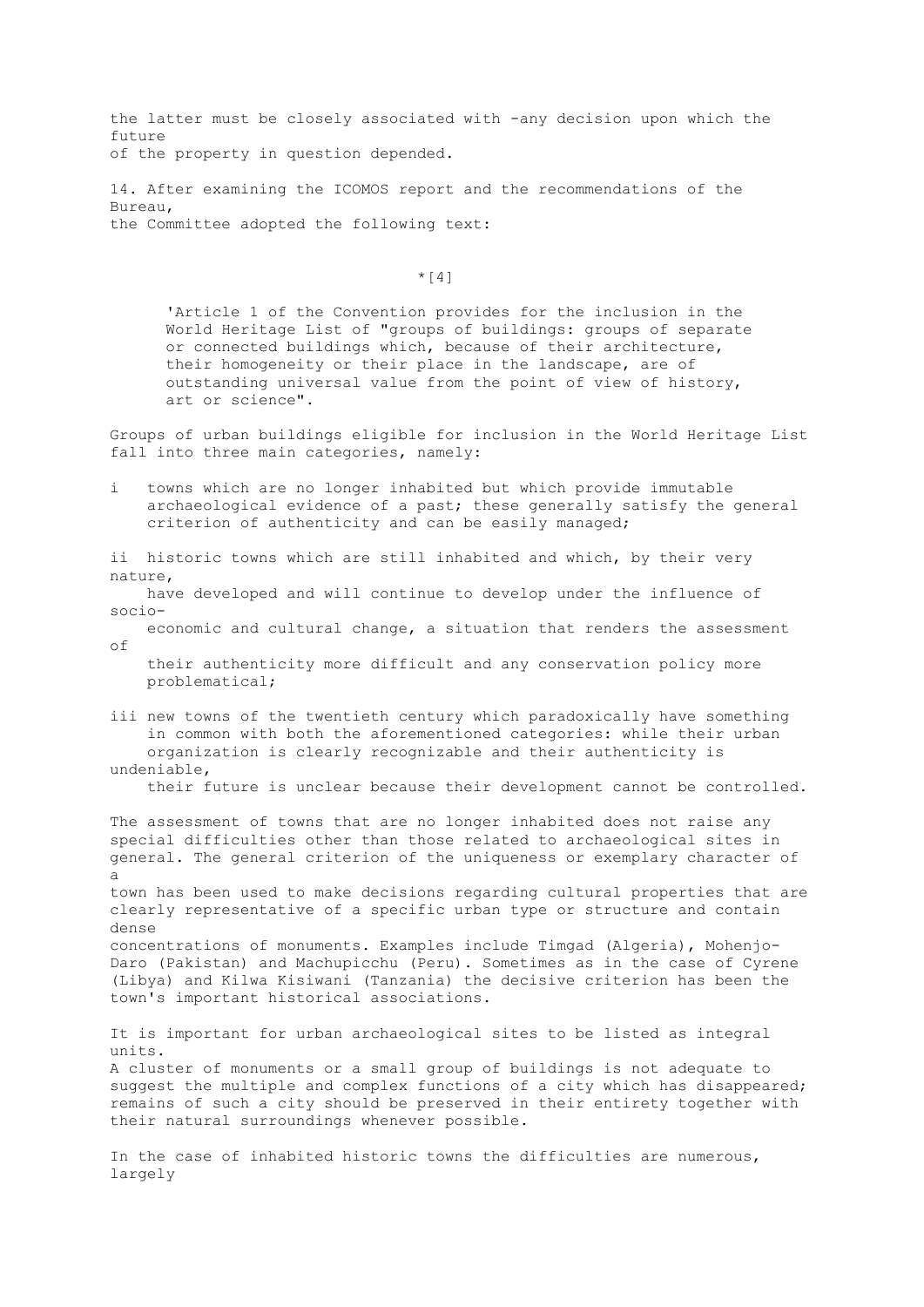owing to the fragility of their urban fabric (which has in many cases been seriously disrupted since the advent of the industrial era) and the runaway speed with which their surroundings have been urbanized. To qualify for inclusion, towns should possess architectural interest and should not be considered only on the intellectual grounds of the rule they may have played

in the past or their value as historical symbols under criterion (vi) of the Guidelines. To be eligible for inclusion, the organization of space, structure, materials, forms and, where possible, functions of a cultural property should essentially reflect the civilization or succession of civilizations which have prompted the nomination of the property.

# $*$ [5]

Four categories of towns can be distinguished:

1) Towns which are typical of a specific period of culture, which have been almost wholly preserved and which have remained largely unaffected by subsequent developments. Here the property to be listed is the entire town together with its surroundings, which it is essential to protect as well. Examples include Ouro Preto (Brazil) and Shibam (Democratic Yemen).

2) Towns that have evolved along characteristic lines and have preserved, sometimes in the midst of exceptional natural surroundings, spatial arrangements and structures that are typical of the successive stages in their history. Here the clearly defined historic centre takes precedence over the present-day outskirts. Examples include Cuzco (Peru), Berne (Switzerland) and Split (Yugoslavia).

3) "Historic centres" that cover exactly the same area as ancient towns and are now enclosed within modern cities. Here it is necessary to determine the precise limits of the property in its widest historical dimensions and to make appropriate provision for the management of its immediate surroundings. Examples include Rome (Italy), the old city of Damascus (Syria), and the Medina of Tunis (Tunisia).

4) Sectors, quarters or isolated units which, even in the residual state in which they have survived, provide clear evidence of the character of a historic town which has disappeared. In such cases surviving areas and buildings should be adequate as an indication of the former whole. Examples include the Islamic district of Cairo (Egypt) and the Bryggen district in Bergen (Norway).

Historic centres and ancient districts should be listed only where they have a large number of ancient buildings in a sufficiently good state of preservation to provide a direct indication of the characteristic features of a town of exceptional interest. Proposals regarding groups of isolated and unrelated buildings which allegedly represent, in and of themselves, a town whose urban fabric has ceased to be discernible should not be encouraged.

However, proposals could be made regarding works that occupy a limited space but have had a major influence on the history of town planning, such as the squares of Nancy (France) and the Meidan-e-Shah square in Ispahan (Iran).

In such cases, the nomination should make it clear that it is the group of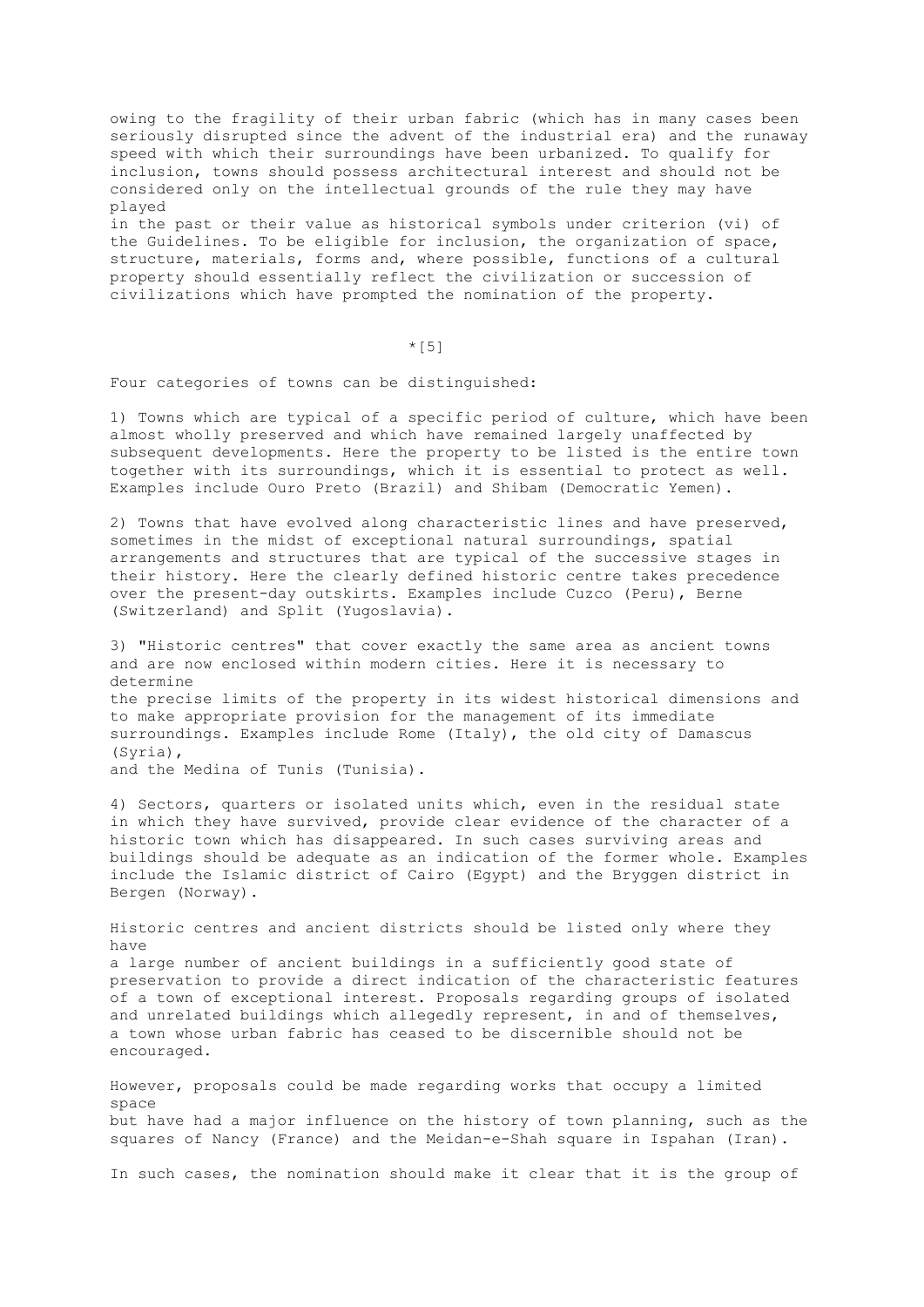monuments that is to be listed and the town is mentioned only incidentally as the place where the property is located. Similarly, if a building of clearly universal significance is located in severely degraded or insufficiently representative surroundings, it should, of course, be listed without any special reference to the town. Examples include the Mosque of Cordoba (Spain) and the Cathedral of Amiens (France).

It is difficult to assess the quality of new towns of the twentieth century. History alone will tell which of them will best serve as examples of contemporary town planning. The files on these towns should be shelved until all the traditional historic towns, which represent the most vulnerable part of the human heritage, have been entered on the World Heritage List.

 $*$ [6]

In conclusion, under present conditions, preference should be given inclusion in the World Heritage List of small or medium-sized towns, which are in a position to manage any potential growth, rather than the great metropolises, which cannot readily provide files that will serve as a satisfactory basis for their inclusion as complete units.

In view of the effects which the inclusion of a town in the World Heritage List could have on its future, this should remain a limited measure.

Inclusion in the List implies that legislative and administrative measures must first be taken to secure the protection of the property and its environment. Informed awareness on the part of the population concerned, without whose active participation any conservation scheme would be impractical, is also essential.

Unesco should be kept informed, through regular reports by competent authorities, of the current situation of cultural property that is protected under the World Heritage Convention.'

15. Consideration of nominations N°s 300 and 309

Noting that ICOMOS had been unable, between 7 September and 28 October 1984, to process the nominations of Quebec (N° 300) and Salvador (N° 309) in accordance with its normal procedure, the Committee decided to defer the consideration of those nominations until the 1985 session of the Bureau.

VII. TENTATIVE LISTS OF CULTURAL AND NATURAL PROPERTIES

16. As regards cultural properties, the Secretariat informed the States Parties that the Committee would like to receive the tentative lists of cultural properties of all States Parties wishing to submit subsequent nominations. Jordan and Libya have sent their tentative lists to the Secretariat, supplementing those already received from Brazil, Bulgaria, Canada, France, the Federal Republic of Germany, India, Italy, Lebanon, Pakistan, Portugal, Spain, Turkey and the United States of America.

17. The representative of ICOMOS pointed out that the establishment of such lists appeared to be easy for prehistoric properties, whereas, for other types of properties, the lists which have bean received include properties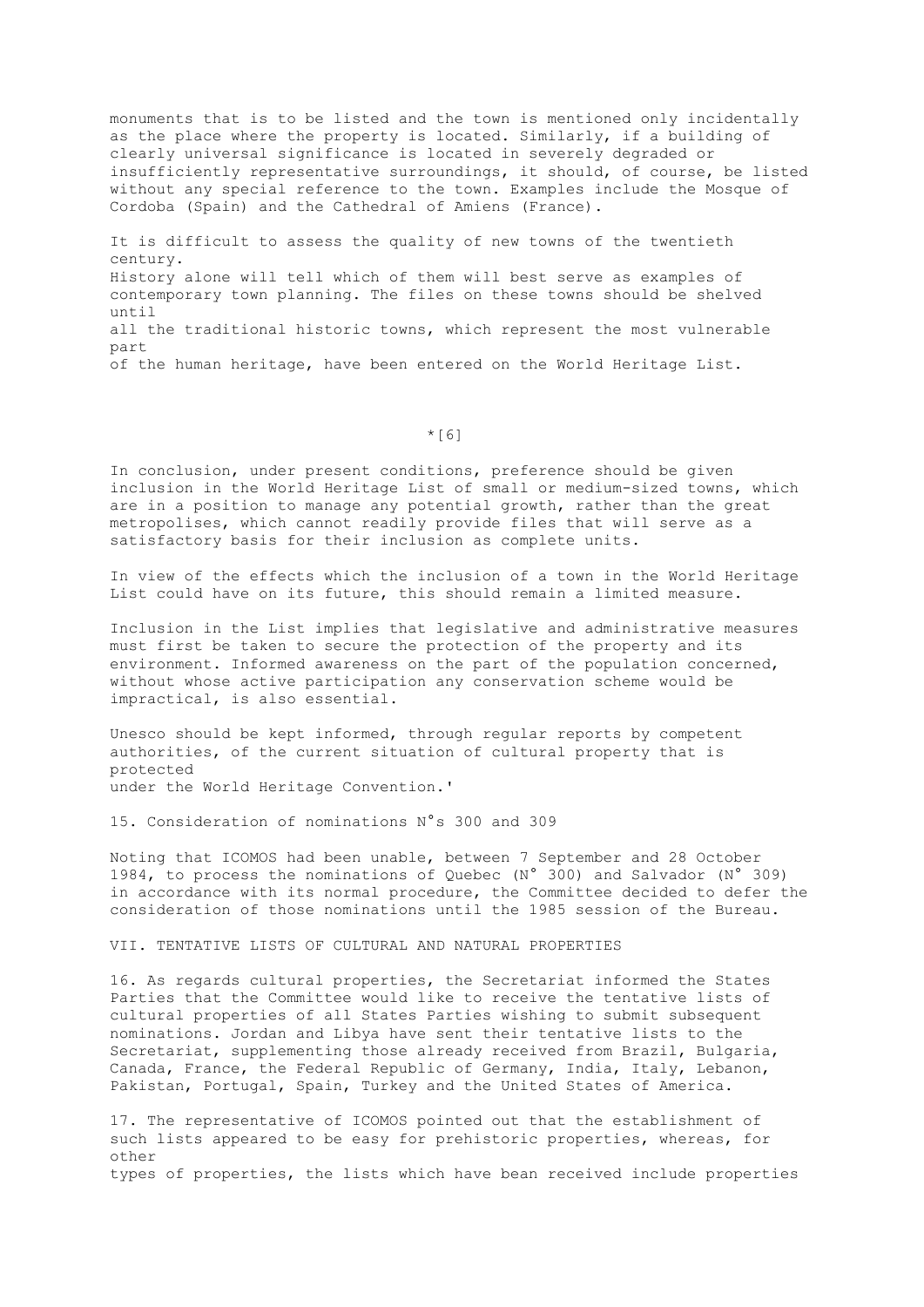that are more of national, rather than universal, value. ICOMOS suggested that the properties included in the national lists should be grouped under various themes likely to give rise to international consensus, as those lists help ICOMOS not only to understand the States Parties' perception of their own heritage, but also to determine whether the tentative lists of other countries do not include some other property of the same type that better meets the criterion of outstanding universal value. ICOMOS, which conducts its thematical comparison work, felt that it was therefore necessary to obtain the lists requested: it could thus determine which properties, of those on these lists were most likely to be included, eventually, on the World Heritage List.

18. The Secretariat stressed the importance of a feedback between ICOMOS and the States Parties after receiving the tentative lists, so that the latter

 $\star$  [7]

can be informed of ICOMOS' reaction and proceed with the nomination of their

properties or with further elaborating their own selection criteria.

19. The representative of the Federal Republic of Germany commented on the beneficial effect that such a dialogue could have for Federal States. indeed, it might help persuade the local authorities that are responsible for drawing up their own part of the tentative list to apply strict selection criteria.

20. As concerns tentative lists of natural sites, the representative of IUCN noted some differences between the needs for evaluation of cultural and natural properties and suggested that indicative lists of natural properties were not absolutely indispensable for IUCN to evaluate natural nominations. In 1982, IUCN had prepared a publication on the "World's Greatest Natural Areas" listing properties that in their view might be considered to be of World Heritage quality. This document was being updated to incorporate sites for which further information had been gathered or to include new sites which had bean recently discovered. The representative of the Federal Republic of Germany welcomed the compilation of the IUCN indicative inventory, particularly as it guided the identification of natural properties in countries with a federal system of government. The representative of Turkey noted  $that$ the Turkish authorities responsible for natural heritage had drawn up an indicative list of natural properties which might be considered for the World Heritage List although the IUCN inventory had not identified these. The representative of IUCN agreed that the inventory was incomplete and that national indicative lists would greatly help IUCN to improve their inventory. In this connection, the Committee noted that Bulgaria and France had just submitted tentative lists of natural properties, which supplement those received from Brazil, Canada, Italy, Portugal, USA and Turkey.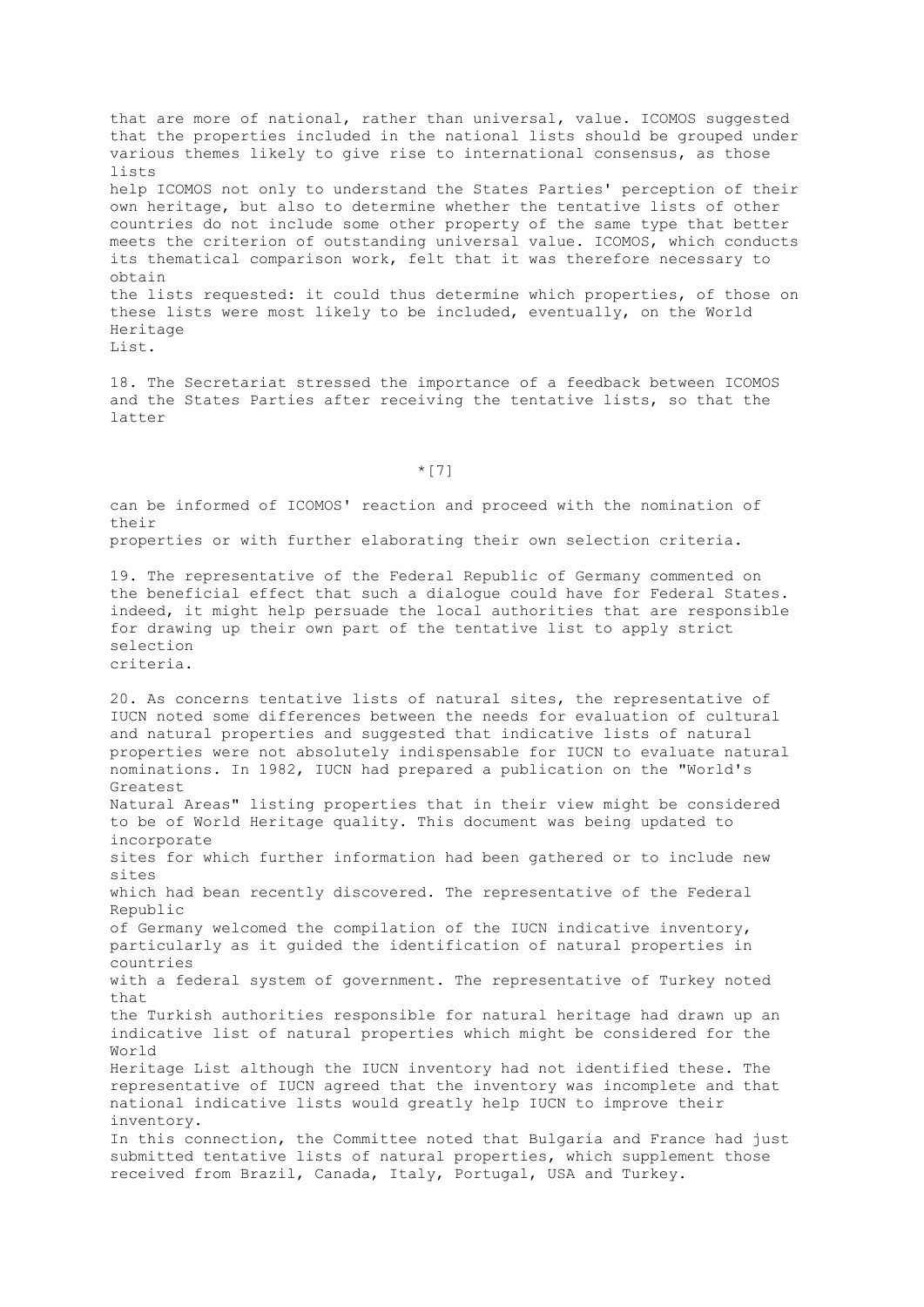### VIII. MIXED CULTURAL/NATURAL PROPERTIES AND RURAL LANDSCAPES

21. The Rapporteur, Mr. Chabason, brought up the question of mixed cultural/natural properties and particularly of rural landscapes, which meet criterion (iii) for natural sites as "exceptional combinations of natural and cultural elements". Mr. Chabason described three types of problems connected with such properties. The first was the question of identification of exceptionally harmonious, beautiful, man-made landscapes as epitomized by the terraced rice-fields of S.E. Asia, the terraced fields of the Mediterranean Basin or by certain vineyard areas in Europe. In this respect, criterion (iii) would have to be expanded to facilitate the identification of such properties. The second question concerned the evolution (equilibrium, transformation and regression) of such living landscapes in a similar manner as the evolution of historic towns. The third problem concerned the integrity of such landscapes which are seldom protected under national jurisdiction and require the concerted effort of the various land-owners and land-users in order to maintain their characteristics.

22. Finally, Mr. Chabason felt that the operational guidelines of the Convention did not give sufficient guidance to States Parties regarding such

"mixed" properties and suggested that, on the occasion of the next Bureau session, ICOMOS and IUCN call a meeting of a group of experts, including geographers, to elaborate a working framework for the identification and nomination of such properties.

\*[8]

23. Several States Members of the Committee expressed their agreement with Mr. Chabason's analysis and proposals. In particular, the representative of Italy described the difficulty of maintaining the traditional agricultural practices of the land around a given cultural monument. She also referred to the First World Conference on Cultural Parks, organised by the U.S. National Parks Service at Mesa Verde on 16-21 September 1984 and at which there had been a long debate on how to define a "cultural park".

24. Mr. Batisse recalled that the spirit of the World Heritage Convention was to place bath the cultural and natural heritage on an equal footing. Accordingly, there should not be a polarisation towards either "culture" or "nature" although there had perhaps been such a tendency in the past as States Parties had initially nominated the properties which clearly met either

the cultural or natural criteria. In this respect, the representative of ICOMOS emphasised the influence of the natural environment on the cultures which have built the monuments of World Heritage quality. In his opinion, however, the role of the Convention was not to "fix" such landscapes but rather to conserve their harmony and stability within a dynamic, evolutive framework. IUCN recalled that one of the eight types of "protected area" recognised by their organisation was the "protected landscape" which included,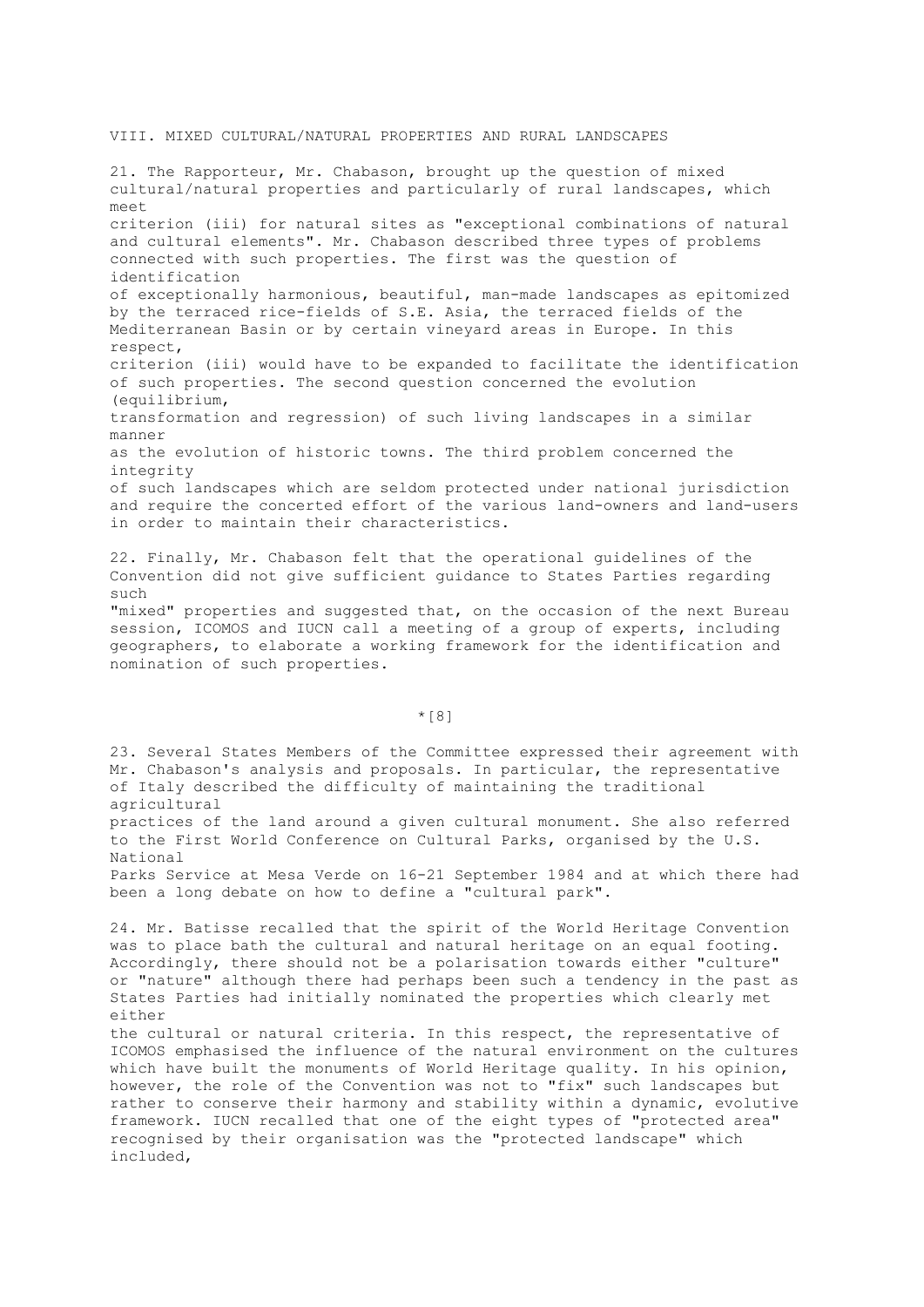for example, the national parks of the United Kingdom which consist essentially of man-modified and man-maintained landscapes. He warned, however, that care should be taken in the identification of such landscapes to ensure the nomination of only those properties of outstanding universal value. IUCN was to discuss the topic of "mixed" World Heritage properties at the IUCN General Assembly to be held in Madrid on 2-14 November 1984. Accordingly, the Committee requested IUCN to consult with ICOMOS and the International Federation of Landscape Architects (IFLA) to elaborate guidelines for the identification and nomination of mixed cultural/natural rural properties or landscapes to be presented to the Bureau and the Committee at their forthcoming sessions.

IX. NOMINATIONS TO THE WORLD HERITAGE LIST

25. The Committee examined the nominations to the World Heritage List, taking account of the Bureau 's recommendations and of the evaluations of ICOMOS and IUCN for each property. The Committee decided to enter 23 cultural and natural properties on the World Heritage List which are presented in List A below . The Committee decided to defer a decision on four nominations presented in List B below. Finally, the Committee decided not to inscribe the eight properties presented in List C below.

 $\star$  [9]

A. Properties inscribed on the World Heritage List

Contracting State having Ident. Name of property Criteria submitted the nomination No. of the property in accordance with the Convention

| Argentina |          | Jesuit Missions of the |  | $C$ (iv) |
|-----------|----------|------------------------|--|----------|
|           | Guaranis |                        |  |          |

Under this name, the Committee decided to include jointly in the World Heritage List, along with Sao Miguel das Missoes, in Brazil (which is already

included), the four missions nominated by Argentina, i.e. San Ignacio Mini, Santa Ana, Nuestra Senora de Loreto and Santa Marla la Mayor. It considered it would be desirable that certain missions located in Paraguay and Uruguay also be included in the World Heritage List, so that the whole group of monuments might provide a representative illustration of the Jesuit missions of the Guaranis. The Committee took this opportunity to invite the governments

of Paraguay and of Uruguay to adhere to the World Heritage Convention. In addition, the Committee drew the attention of the authorities concerned to the necessity of protecting the surroundings of the missions.

Argentina  $303$  Iguazú National Park N (iii)(iv)

The Committee noted with satisfaction that the Argentine authorities firmly intend to expand the area of the Park and to complete the management plan in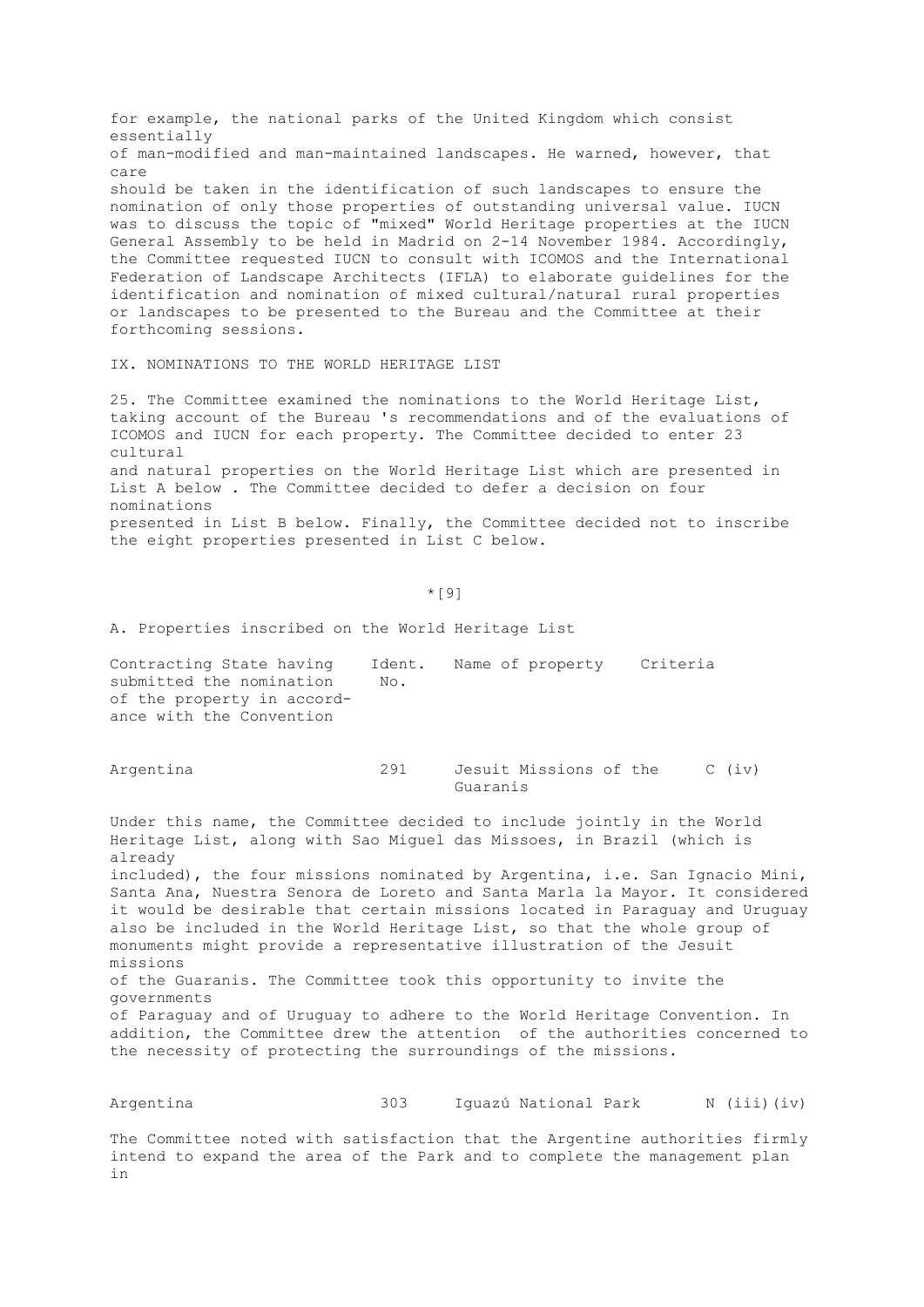conformity with IUCN's recommendations. The Committee was furthermore glad  $t \circ$ be informed by the representative of Brazil that the contiguous Iguaçu National Park, on the Brazilian side of the river, would be nominated by  $th$  $\alpha$ end of 1984 so that both parks could constitute next year a transfrontier World Heritage Site.

#### \*[10]

| Canada       | 304 | Canadian Rocky | N |
|--------------|-----|----------------|---|
| (i)(ii)(iii) |     |                |   |
|              |     | Mountain Parks |   |

The Committee requested the Canadian authorities to consider adding the adjacent Provincial Parks of Mount Robson, Hamber, Mount Assiniboine and Kananskis to this property. Furthermore, the Committee agreed to incorporate

the Burgess Shale site in this property, which henceforth would not be separately indicated on the World Heritage List. Finally, the Committee decided that the site be designated as the "Canadian Rocky Mountain Parks" to

specify the precise boundary of the property within the entire chain of the Rocky Mountains.

| Colombia | 285 |           | Port, Fortresses and | $C$ (iv) (vi) |
|----------|-----|-----------|----------------------|---------------|
|          |     |           | Group of Monuments,  |               |
|          |     | Cartagena |                      |               |

Noting that the monuments and architectural ensembles included in the List were located within the unique natural setting of the bay of Cartagena, the Committee also recommended that the bay be given the best protection possible.

| Germany (Fed. Rep. of)                 | 288 | The Castles of Augustusburg C $(ii)$ $(iv)$<br>and Falkenlust at Bruhl |      |
|----------------------------------------|-----|------------------------------------------------------------------------|------|
| Holy See<br>$(i)$ $(ii)$ $(iv)$ $(vi)$ | 286 | Vatican City                                                           |      |
| India                                  | 246 | The Sun Temple, Konarak C $(i)$ $(iii)$ $(vi)$                         |      |
| India<br>(iii)                         | 249 | Group of Monuments at $C(i)$ (ii)                                      |      |
|                                        |     | Mahabalipuram                                                          | (vi) |
|                                        |     |                                                                        |      |

## $*$ [11]

Lebanon 293 Anjar C (iii)(iv)

The Committee wished that strict protection be given not only to the intra-muros vestiges but also to the building with a central courtyard extra-muros in the east which had been brought to light. It also suggested that the surroundings of the site, where a modern village was being developed, be strictly protected.

| Lebanon | 294 | Baalbek |  | $C$ (i)(iv) |  |
|---------|-----|---------|--|-------------|--|
|         |     |         |  |             |  |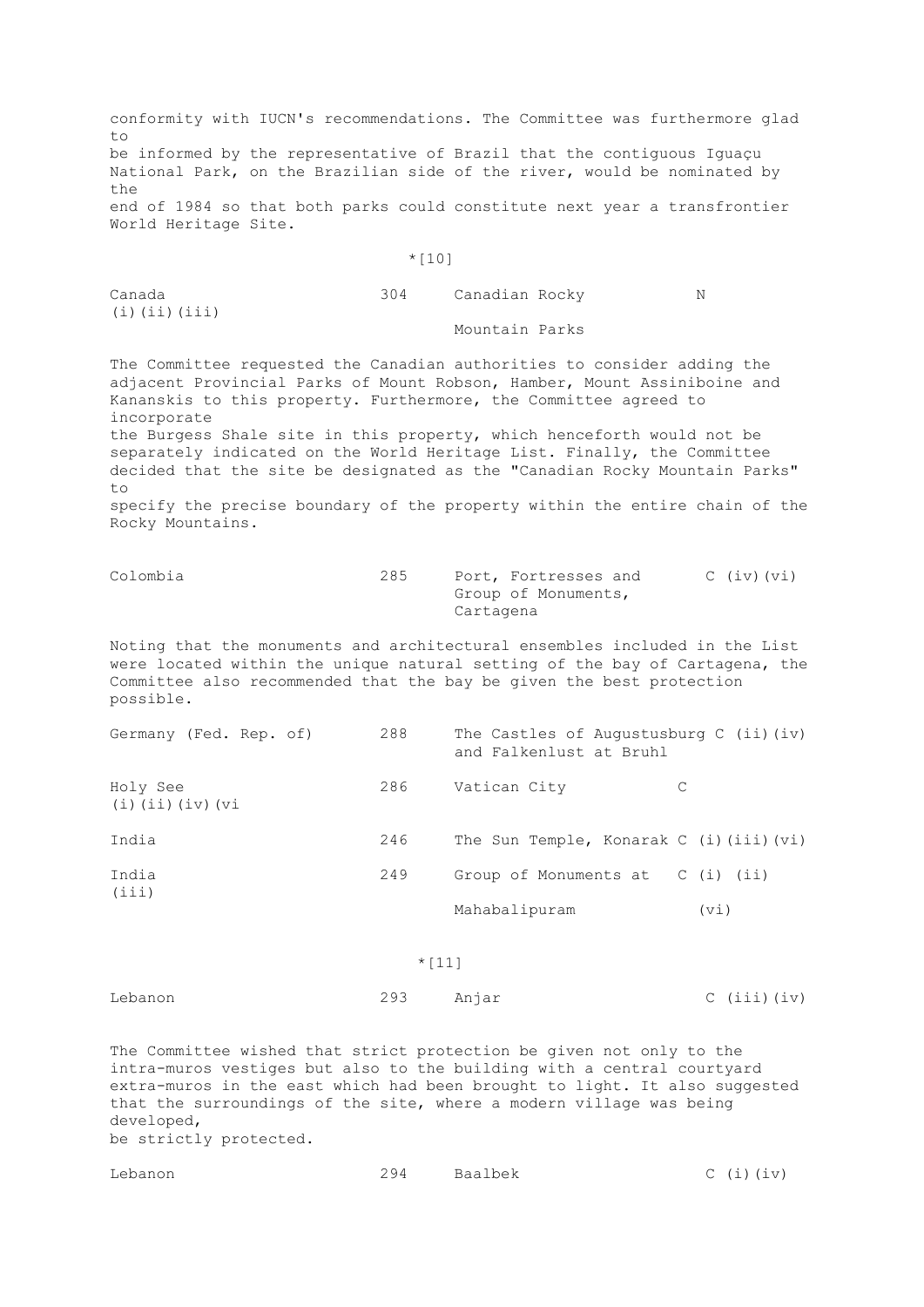The Committee, when inscribing this property, expressed the wish that the protected area include the entire town within the Arab walls as well as the south-western quarter extra- muros between Bastan-al-Khan, the Roman works and the Mameluk mosque of Ras-al-Ain. During the discussion, the representative of Lebanon assured the Committee that the authorities of this country would follow these recommendations.

Lebanon 295 Byblos C (iii)(iv)(vi) The Committee wished that this site be included in a wide area of protection,

encompassing besides the ancient habitat, the medieval city within the walls and the area of the necropoles.

#### $*$ [12]

Lebanon 299 Tyre C (iii)(vi)

The Committee decided to inscribe this site such as it was defined in the plan submitted by the Lebanese authorities. The Committee furthermore requested the Lebanese authorities to give details on the type of protection given within and around the zones of protection indicated on the plan as uncontrolled urban

development should not destroy the old city.

| Malawi |  | Lake Malawi National Park N (ii) (iii) |  |      |
|--------|--|----------------------------------------|--|------|
|        |  |                                        |  | (iv) |

The Committee was informed that the Malawi authorities had agreed to the Bureau's recommendation to consider extending the area of the National Park. The Committee, however, recommended that the Malawi authorities officially adopt and implement the management plan that had been prepared for the Park and to continue research on the Park's natural resources.

Nepal 284 Royal Chitwan National Park N  $(iii)(iii)$  $(iv)$ 

The Committee noted that there was only a remote possibility that the proposed pulp mills be constructed on the Narayani River but requested that the Nepalese authorities keep it informed of any developments in this respect which could affect the Park.

Spain 313 The Mosque of Cordoba C  $(i)$  $(i)$ (iii)(iv)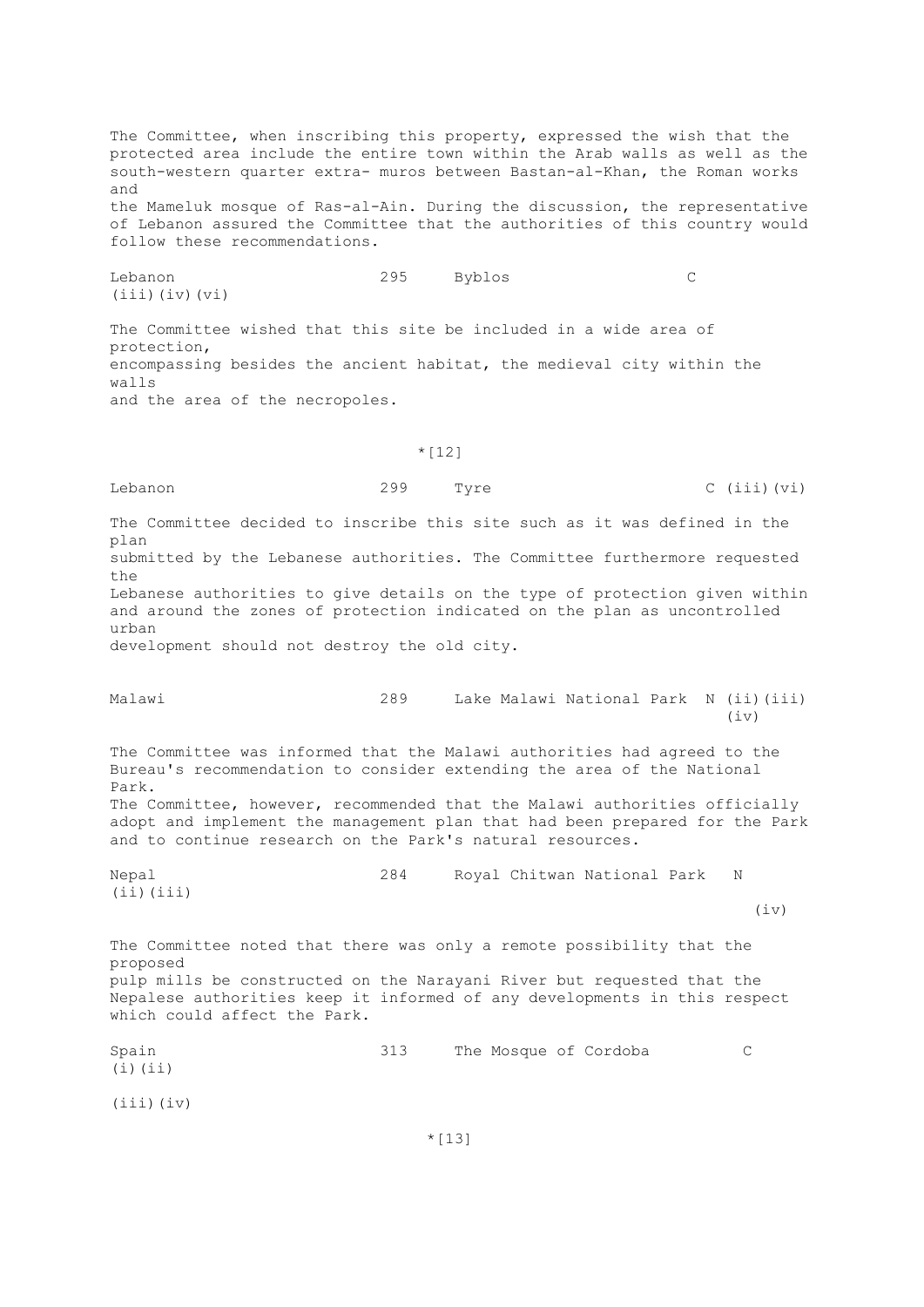Spain 314 The Albambra and the C (i)(iii)(iv) Generalife, Granada The Committee expressed the wish that, as indicated by the Spanish authorities, a large protection zone will ensure that the visual environment of this property will not be harmed by modern constructions. Spain 316 Burgos Cathedral C (ii)(iv)(vi) Spain 318 Monastery and site of the C (i)(ii)(vi) Escurial, Madrid The Committee called the Spanish authorities' attention to the importance of strictly protecting the natural environment which is inseparable from this monument. Spain 320 Parque Guell, Palacio C (i)(ii)(vi) Guell and Casa Mila, in Barcelona United States of America 307 The Statue of Liberty C (i)(vi) United States of America 308 Yosemite National Park  $N(i)$  (ii) (iii) In response to the Bureau's request on clarification of the status of the proposed dam constructions in proximity of this property, the Committee noted that the authorities had assured that the implementation of such proposals was highly unlikely. The Committee nevertheless requested to be informed by the American authorities of any developments in this respect which could affect the Park. It also noted with interest that the relevant authorities had the intention to implement a programme to reduce the impact of tourism.  $*$ [14] Zaire 280 Salonga National Park N (ii)(iii) The Committee requested the Zaire authorities to proceed as soon as possible to prepare and implement a management plan for the Park with due regard to creating an appropriate corridor linking the two sectors of the National Park. Zimbabwe 302 Mana Pools National Park, N (ii)(iii) Sapi and Chewore Safari (iv) Areas The Committee requested to be kept informed by the Zimbabwian authorities of the possible construction of a new dam on the Zambezi at Mapata Gorge. The Committee also requested the Zambian authorities to consider nominating the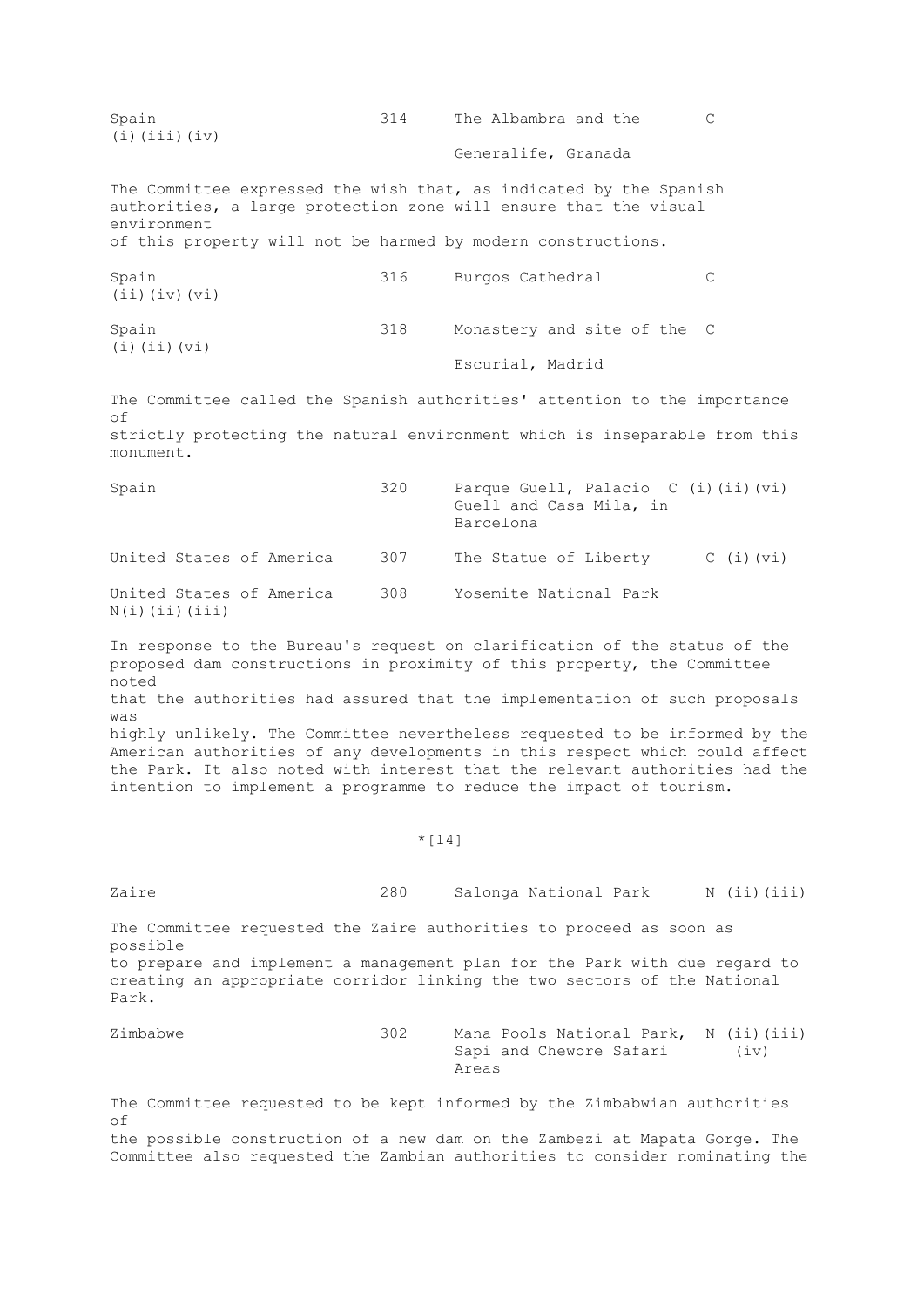adjacent Lower Zambezi National Park in order to eventually constitute a joint inscription on the World Heritage List.

B. Deferred nominations

Bangladesh 321 The Historic Mosque City of Bagerhat

The Committee decided to defer the inscription of the property until the authorities of Bangladesh had given the assurances which the Bureau had requested at its eighth session with regard to: - the highway which is now planned to traverse this site and which could be re-routed as suggested by ICOMOS; - the elaboration of a preservation and management plan along the lines of the conclusions of the Unesco mission which took place in 1983.

\*[15]

Bangladesh 322 Ruins of the Buddhist Vihara at Paharpur

The Committee decided to defer the inscription of this property until the Bangladesh authorities had given assurances concerning the application of  $th$  $\alpha$ measures proposed by the same Unesco mission, particularly with a view to avoiding the installation of mining industries in the ~proximity of the monastery.

Libyan Arab Jamahiriya 287 Prehistoric Rock-art Sites of Tadrart Acacus

The examination of this nomination was deterred at the request of the representative of the Libyan Arab Jamahiriya.

Lebanon 297 Sidon

The Committee deferred the examination of this nomination pending a response from the Lebanese government to the Bureau's request to nominate only the Sanctuary of Echmun.

C. Nominations not to be considered for inclusion in the World Heritage List

Costa Rica 106 National Archaeological Park of Guayabo de Turrialba

The Committee considered that in its current state, this site did not fulfil the criteria for inscription on the World Heritage List. A new nomination could be presented in the event that the excavations (which will no doubt need to be continued for a considerable time) produce results of exceptional universal interest.

 $*$ [16]

Libyan Arab Jamahiriya 301 Archaeological Site of Ptolemais (Tolmeita)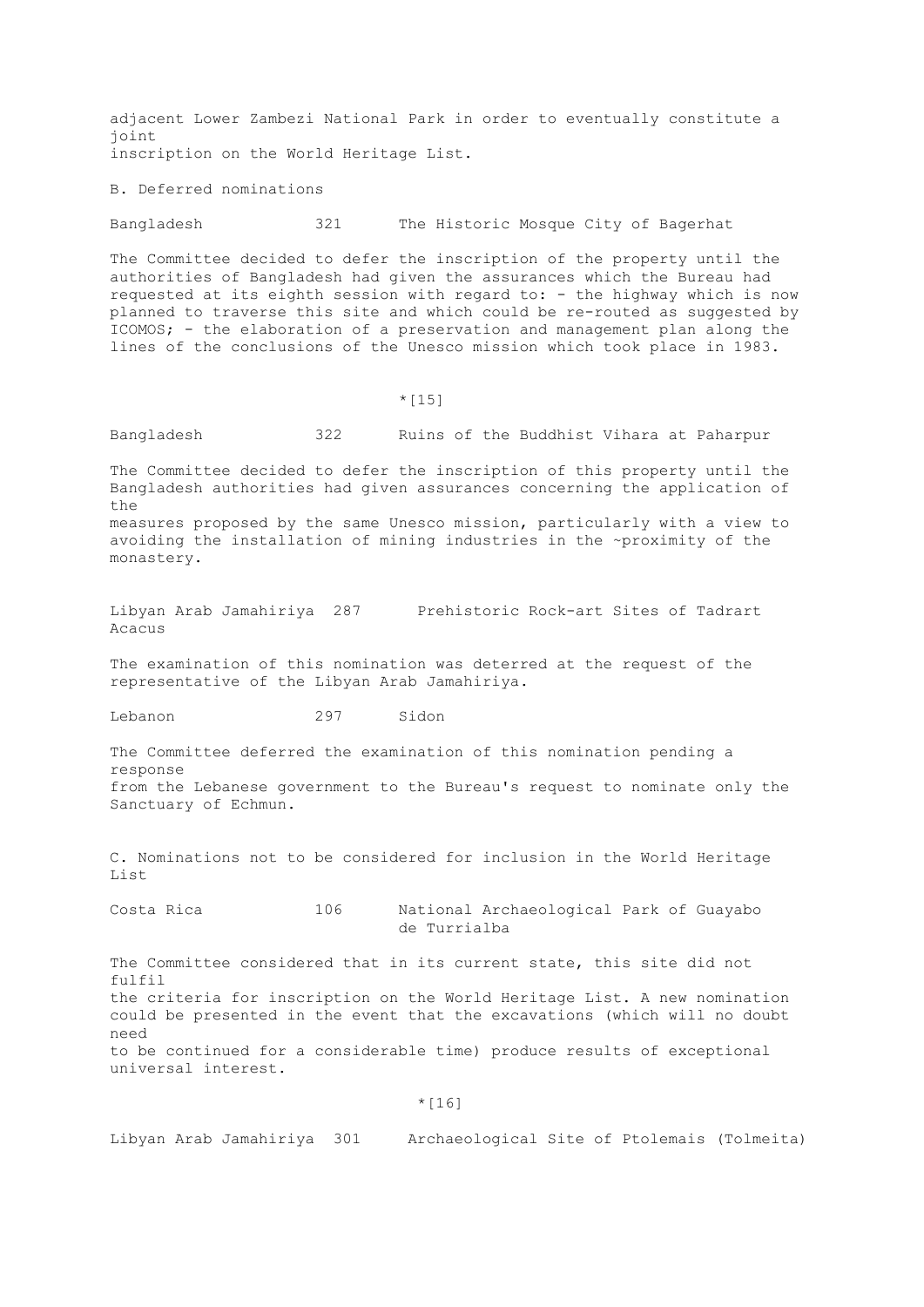The Committee, while taking account of the great importance of this site for the Libyan national heritage, felt that it did not fulfil the criteria of "outstanding universal value" as understood by the World Heritage Committee. Lebanon 298 Tripoli The Committee asked to draw the Government's attention to the fact that urbanisation and factory pollution were threatening this site which, although it does not fulfil the World Heritage criteria, is of great value in the Lebanese national Heritage. Lebanon 296 Deir el-Qamar and Beit Ed-Dine The Committee, while taking account of the great importance of this site for the Lebanese national heritage, felt that it did not fulfil the criteria of "outstanding universal value" as understood by the World Heritage Committee. Malawi 290 Nyika National Park Although this property does not fulfil the World Heritage criteria of outstanding universal value, the Committee however noted the importance of this property on the national and regional levels.  $*$ [17] Pakistan 176 Rani Kot Fort (Kirthar National Park) The Committee, while taking account of the great importance of this site for the Pakistani national Heritage, felt that it did not fulfil the criteria of "outstanding universal value" as understood by the World Heritage Committee. Zaire 281 Maiko National Park The Committee noted that the natural features of this property were well represented in other World Heritage properties and that the criterion of integrity was not fulfilled. Although this property does not meet the criteria for inscription on the World Heritage List, the Committee recommended that the Zaire authorities take all the necessary steps to safeguard this highly valuable site which constitutes one of the largest tracts of primary forest remaining in Africa. Zaire 283 Kundelungu National Park This park did not meet World Heritage criteria and its integrity was in doubt. The committee however recommended that the Zairois authorities be encouraged to strengthen the protection of this very important park.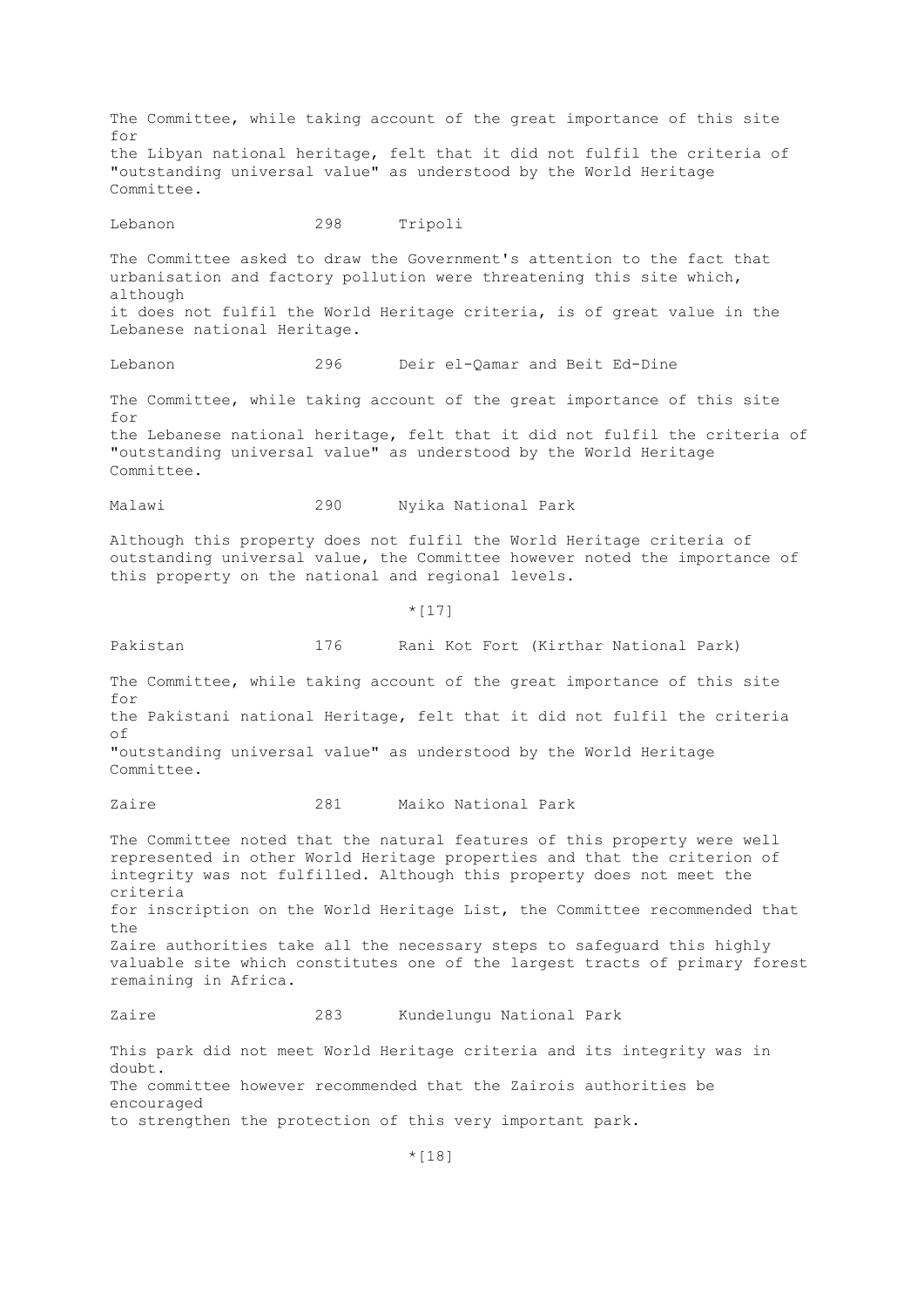X. NOMINATIONS TO THE LIST OF WORLD HERITAGE IN DANGER

26. The Committee examined four nominations to the List of World Heritage in Danger submitted by the States Parties concerned. The Committee noted the recommendations of ICOMOS and IUCN and made the following decisions:

Wieliczka Salt Mine (Poland)

ICOMOS provided the Committee with the information which the Polish authorities had given for this property. The Committee considered that there was insufficient geological information at present to evaluate the dangers facing this property. The Committee therefore decided to defer a decision on this nomination until more information had been obtained and expressed the wish that in the meantime the national authorities concerned ensure the necessary protection.

Djoudj National Bird Sanctuary (Senegal)

The Committee was informed by IUCN that the immediate threat posed by the earthen dam upstream from this property had been removed since the recent rains had been sufficiently abundant to wash this temporary dam away. However, the longer term threat posed by the dam to be constructed down-stream still remained and still seriously jeopardised the future of this site. Taking IUCN's comments and recommendations into account, and the response of the Senegalese authorities to the Director General 's request, the Committee decided to inscribe Djoudj National Bird Sanctuary on the List of World Heritage in Danger. Ngorongoro Conservation Area (Tanzania) The IUCN representative presented the evaluation of the conservation status

of this property which had regrettably continued to decline and noted that the Tanzanian authorities had recently responded positively to the request of the Director General to inscribe this property on the List of World Heritage in Danger. Taking account of IUCN's observations, the Committee decided to inscribe Ngorongoro Conservation Area on the List of World Heritage in

Garamba National Park (Zaire)

Danger.

The Committee took note of IUCN's evaluation of this nomination and of upto-date information on the very critical situation of the white rhinoceros population, now estimated to total less than 15 specimens, which means this sub-species is severely threatened. The Committee noted IUCN's observations and the positive response of the Zaire authorities to the Director General's letter and decided to inscribe Garamba National Park on the List of World Heritage in Danger.

27. Mr. Batisse, on noting the Committee's decision to inscribe the 3 natural sites described above on the List of World Heritage in Danger, remarked  $that$ these inscriptions would constitute a test of the effectiveness of the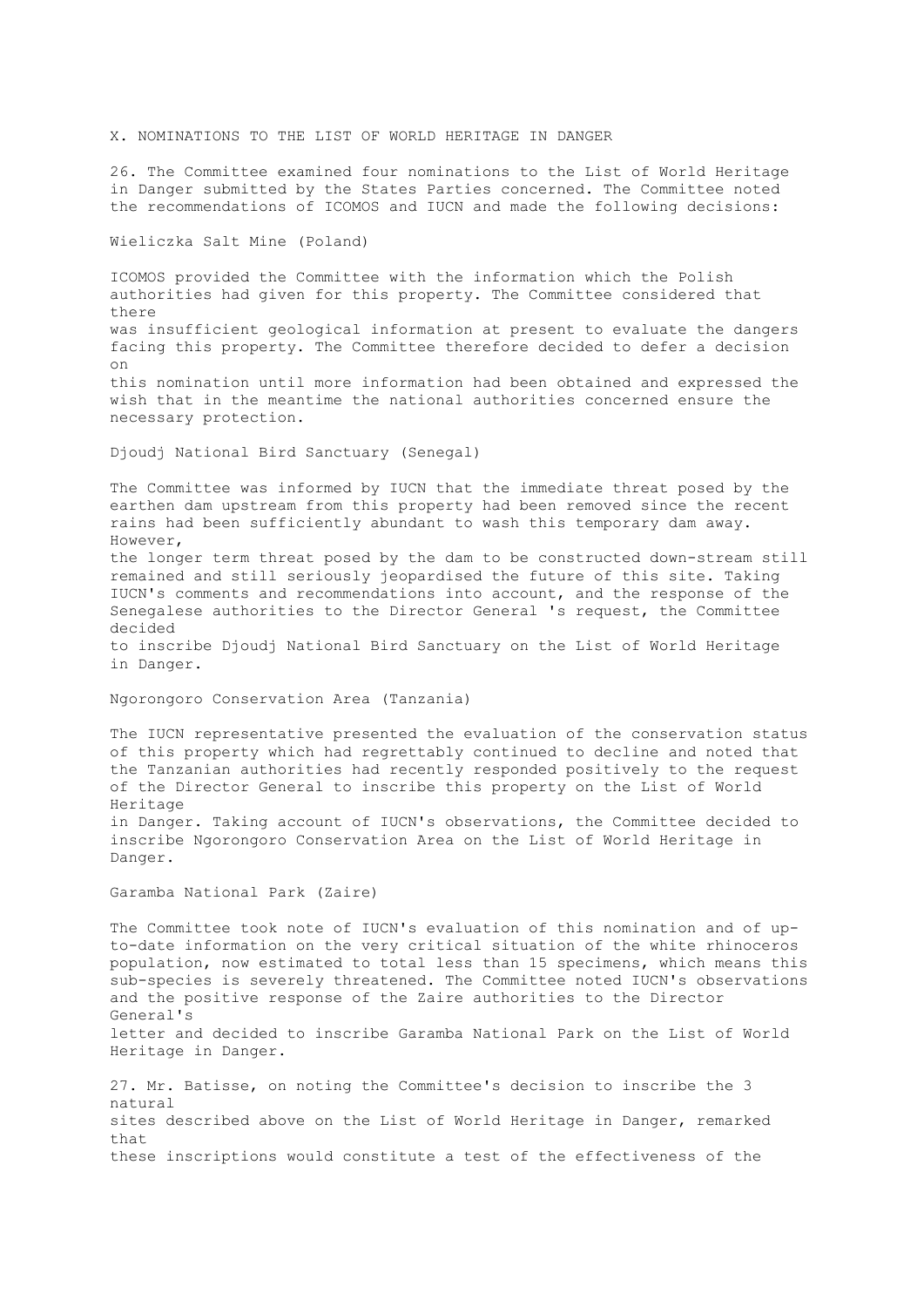Convention on mobilising public opinion and solidarity to provide the important national or international support necessary for their preservation.

 $*$ [19]

XI. STATEMENT OF ACCOUNTS OF THE WORLD HERITAGE FUND AND BUDGET FOR 1985

28. Mr. Batisse introduced the documents presenting the statements on mandatory contributions and voluntary contributions to the World Heritage Fund. He noted that several States Parties were still in arrears regarding their contributions, whether mandatory or voluntary, under the terms of the Convention.

29. Several States Parties, namely Australia, Bulgaria, France, Federal Republic of Germany, Spain and USA informed the Committee that they had made contributions since the date of the closure of the accounts or would soon do so.

30. Regarding voluntary contributions in particular, the Committee recalled that Article 16, paragraph 4 of the Convention, stipulates that these contributions "... shall be paid on a regular basis, at least every two years, and should not be less than the contributions which they (States Parties having opted for voluntary contributions) should have paid if they had been bound by the provisions of paragraph 1 of this Article." (mandatory contributions amounting at present to 1% of the annual contribution of States Parties to Unesco). In this respect the Committee appreciated the presentation of the statement on voluntary contributions, as had been requested by the Bureau at its eighth session.

31. The Committee reminded States Parties which had opted for voluntary contributions that, in accordance with Article 16, paragraph 4 of the Convention, they had the moral obligation to pay a contribution equivalent to at least 1%. The Committee therefore appealed to such States Parties to take the necessary measures to meet this objective. At the same time, the Committee requested all States Parties making mandatory contributions to pay any amounts in arrears at the earliest possible moment and asked the Secretariat to remind these States Parties, as appropriate.

32. The Committee took note that the financial situation of the World Heritage Fund was somewhat more optimistic than had been foreseen at the time of the eighth session of the Bureau due to the fact that certain contributions had been paid since that date and the Secretariat, in accordance with the request of the Bureau, had made substantial savings on the 1984 approved budget. The Committee noted that the actual amount of cash-in-hand at the time of its eighth session was estimated at approximately \$830,000, that is, not taking account of receivable mandatory contributions or imminent payments.

33. In the light of these considerations, the Committee decided to adopt the following budget: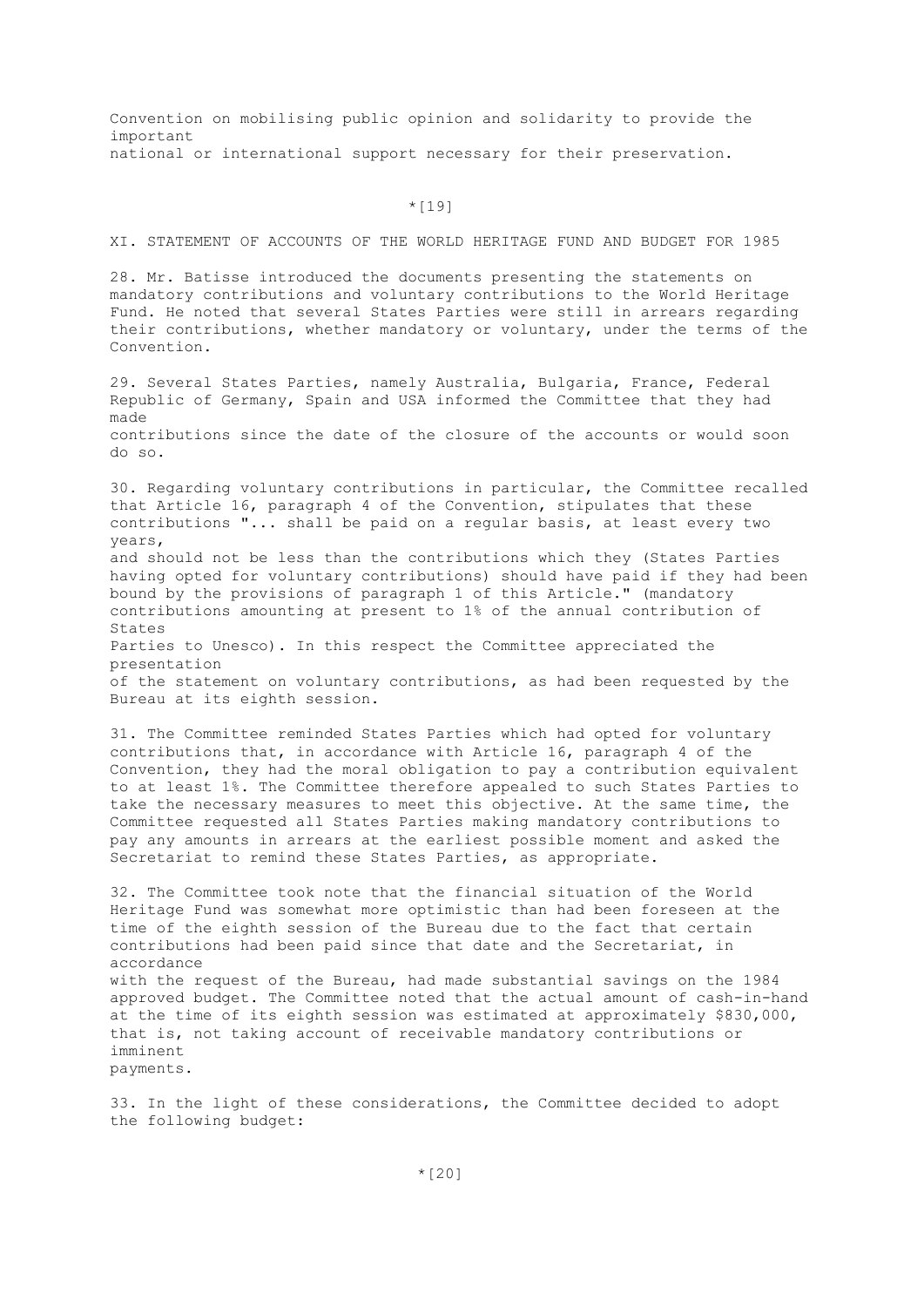|    |                                                |           | US \$              |
|----|------------------------------------------------|-----------|--------------------|
|    | I. Preparatory assistance and regional studies |           | 60,000             |
|    | II. Technical cooperation:                     |           | 200,000            |
|    | III. Training                                  |           | 150,000            |
|    | IV. Emergency assistance                       |           | 50,000             |
| V. | Promotional activities and information         |           | 70,000             |
|    | VI. Advisory services:                         |           |                    |
|    | 65,000<br>- ICOMOS:<br>35,000<br>- IUCN:       |           |                    |
|    |                                                |           | 100,000            |
|    | VII. Temporary assistance to the Secretariat   |           | 90,000             |
|    |                                                |           |                    |
|    |                                                | Sub-total | 720,000            |
|    | Reserve fund                                   |           | 80,000             |
|    | Contingencies 3%                               |           | 24,000             |
|    |                                                |           |                    |
|    |                                                | Total     | 824,000<br>======= |

## XII. REQUESTS FOR TECHNICAL COOPERATION

34. The Committee noted that the total of the sums requested for technical cooperation greatly exceeded the allocation of \$200,000 which the Committee had approved for technical cooperation in 1985. The Committee decided, therefore, that for this year technical cooperation projects should not exceed \$20,000 each, and that no individual decisions would be taken on these requests before their further study and evaluation. The Committee asked the Secretariat to further consult with the countries concerned and with ICOMOS and IUCN as appropriate and to submit these requests directly to the Chairman of the Committee who, in accordance with paragraph 71 of the Operational Guidelines, had the authority to approve technical cooperation requests up to an amount of \$20,000. The Secretariat would then report on the Chairman's decisions at the ninth session of the Bureau in 1985. 35. The Committee took note that although such financial support appeared very modest in relation to the projects concerned, the World Heritage Fund should essentially play a catalytic role in assisting States Parties to procure the necessary funds to safeguard World Heritage properties. The World Heritage

Fund should not be used for subventions of activities which normally should be supported at the national level, e.g. to cover the salaries of the personnel

ensuring the protection of World Heritage properties or to cover the costs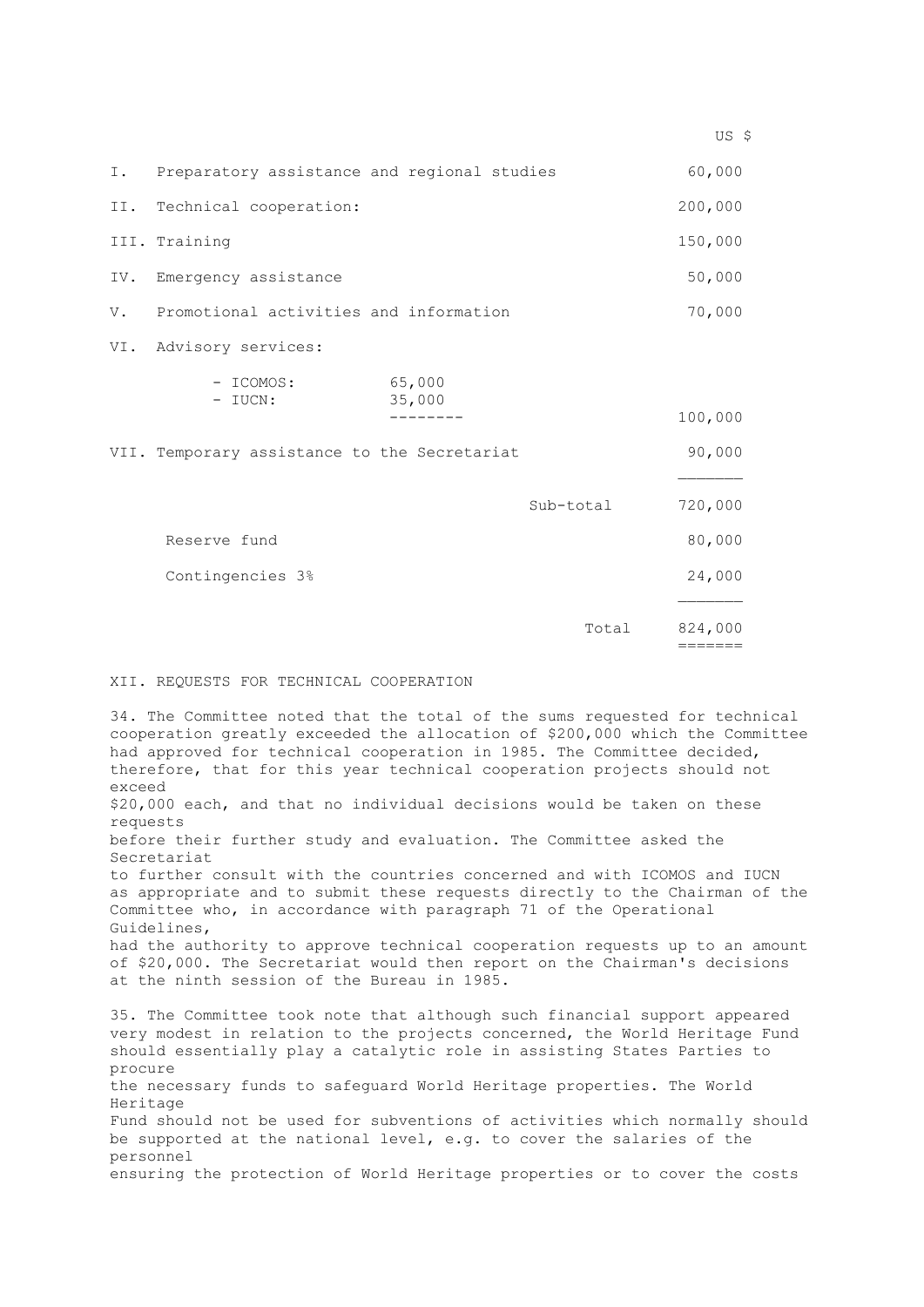of long-term training programmes. It rather should be used for specific, limited projects and to help the State Party concerned to more easily seek other sources of funds, including under bilateral cooperation agreements.

36. In this connection, the Committee requested the Secretariat, in consultation with ICOMOS and IUCN, to draw up a set of guidelines for technical cooperation and training requests, which should be relevant to the protection of properties on the World Heritage List and which should help States Parties to prepare their technical cooperation requests on the basis of established rules.

XIII. PROTECTION AND MANAGEMENT OF PROPERTIES INCLUDED ON THE WORLD HERITAGE LIST

37. The Secretariat informed the Committee of two activities being carried out since the sixth session concerning the management of cultural properties

inscribed on the World Heritage List. One concerned the preparation of a "Handbook on Managing World Heritage" which deals with the preservation of these properties, ranging from general principles and legal considerations to practical means for carrying out a management programme. The outline was elaborated by an international group of experts during a meeting organised by ICCROM and ICOMOS in 1983 at the suggestion of the Secretariat.

38. The Secretariat and ICOMOS have furthermore started to prepare new World Heritage nomination forms which would facilitate the protection and management of cultural sites once inscribed on the World Heritage List. There

will be several types of these forms. It is foreseen to use different forms for individual monuments and for groups of monuments. For each of these categories there will be first of all a basic form or simplified nomination dossier, which will allow an appreciation of the value of the property and to decide whether it is justified to proceed with further study. There will also be a detailed form providing a comprehensive description of the property

which is an indispensable pre-requisite for its nomination to the World Heritage List. This form will provide information on the condition of the property, the threats which it faces and the protection afforded. It will be possible to update this information and thereby follow any changes in the conservation status of the property. The Committee expressed its agreement

with these two initiatives.

39. The Committee took note of document SC/84/CONF.004/7 in which the Australian authorities, at the request of the Bureau at its eighth session, submitted a brief commentary on the judgement of the High Court of Australia regarding Western Tasmanian National Parks. The Committee agreed that the Tasmanian case gave an example of the strength of the Convention, particularly for States Parties having a similar system of Federal Government. The Committee requested the Secretariat to distribute this document to all the other States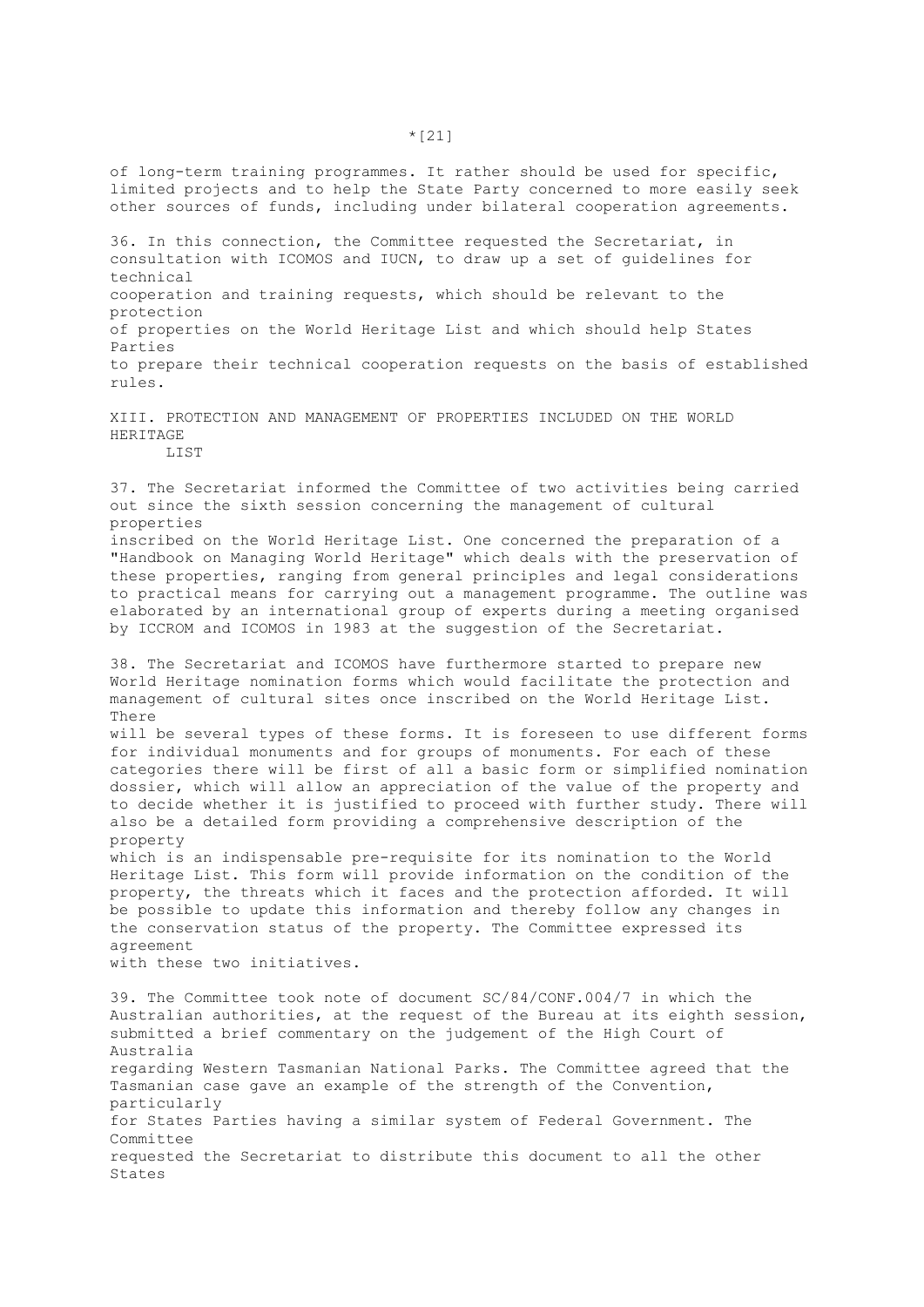Parties to the Convention.

40. The Representative of IUCN recalled that the Committee at its seventh session had encouraged the advisory non-governmental organisations to collect information through their contacts and to inform the Committee on the state of conservation of World Heritage properties. IUCN reported to the Committee on four natural properties as follows:

\*[22]

a) Simen National Park (Ethiopia)

IUCN reported that the National Park personnel had apparently abandoned this

park and that the area has been in the hands of armed groups. Although the group had informally assured IUCN that no damage had occurred in the park, however, IUCN still did not possess precise up-to-date information on the conservation status of this site. The Committee requested the Secretariat to invite the Ethiopian authorities to supply all possible information on the subject.

b) Mount Nimba (Guinea and Ivory Coast)

IUCN recalled that the workshop supported by the World Heritage Fund to establish a research programme and an integrated management plan for this property had taken place at Mount Nimba in December 1983. The report of this

workshop had stressed that the property is under severe pressure from poaching.

The situation is further exacerbated by the lack of trained personnel and surveillance patrols. Considerable support had been already provided from the World Heritage Fund, including a financial contribution to the costs of constructing mountain shelters for the patrols. The representative of Guinea agreed that the situation was critical and the Committee requested the Secretariat and the Chairman of the Committee to draw the Guinean authorities' attention to the need to ensure the protection of this World Heritage property.

c) Tai National Park (Ivory Coast)

IUCN reported that this site was still under very serious threat due to poaching, gold prospection, tree-felling, and subsequent encroachment. The World Wildlife Fund had bean discussing the means whereby international support could be raised to mitigate the situation. IUCN noted that unless conditions improved, this property might have to be recommended for inscription in the List of World Heritage in Danger. The Committee requested the Secretariat to draw the attention of the Ivory Coast authorities on the need to ensure the protection of this World Heritage property.

d) Durmitor National Park (Yugoslavia)

IUCN informed the Committee that three of the republics of Yugoslavia planned to construct a hydro-electric dam which would flood a large part of the Tara River Canyon in Durmitor National park, and that the construction of a lead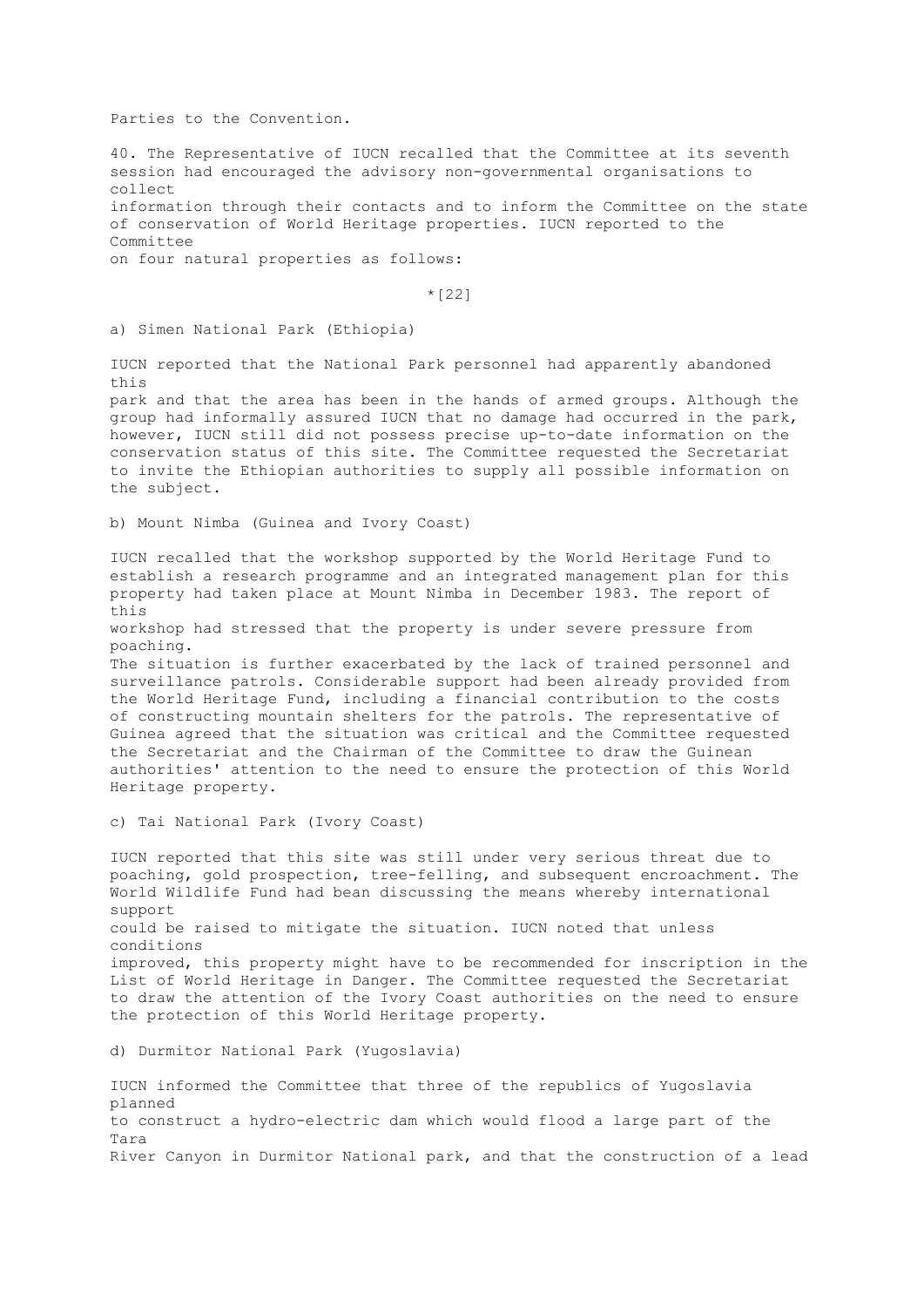processing factory threatened to pollute the area. The observer from Yugoslavia confirmed that these threats still exist and that meetings were being held in Yugoslavia to try to resolve the problem. The Committee requested the Secretariat to invite the Yugoslav authorities to keep it informed of the situation and to report to the Bureau at its next session.

#### XIV. PROMOTIONAL ACTIVITIES

41. The Committee examined the report on promotional activities which summarised the work undertaken aiming at making the Convention and the properties inscribed on the World Heritage List better known to the general public and at generating income to the World Heritage Fund. The Committee

\*[23]

noted that due to various reasons, the Secretariat had not managed to accomplish all the activities that had been planned but that this type of activity would be given priority in the near future.

42. The representatives of several States Parties expressed their interest in the ceremonies to inaugurate plaques commemorating the inscription of specific properties on the World Heritage List, at which the Director General of Unesco, or his representative, or the Chairman of the World Heritage Committee' were invited to attend. As the texts, design and material of such plaques were not always identical, the Committee requested the Secretariat to prepare guidelines on the preparation of these plaques, to be examined by the Bureau at its next session, with a view to obtaining a standard model which may be used by other States Parties as they so desired.

XV. DATE AND PLACE OF NINTH ORDINARY SESSION OF THE WORLD HERITAGE COMMITTEE

43. In order to take various circumstances into account, the Committee decided to request its Bureau to fix the date and place of the ninth session of the Committee, in consultation with the Director General, and taking into consideration the possibility to hold this session at Unesco's headquarters.

XVI TRIBUTE TO MRS. INDIRA GANDHI

44. The Committee, hearing of the death of Mrs. Indira Gandhi, which had occurred a few hours earlier, observed a minute of silence in tribute to her memory.

XVII. OTHER BUSINESS

45. The representative of Panama informed the Committee that, in accordance with the Committee's decision regarding requests for technical cooperation (paragraph 34 of this report), the Chairman had just approved a contribution of US\$20,000 towards the request for support for Darien National Park, plus another US\$6,000 for support to the training of the personnel of this park. On behalf of his government, he thanked the Committee for this assistance.